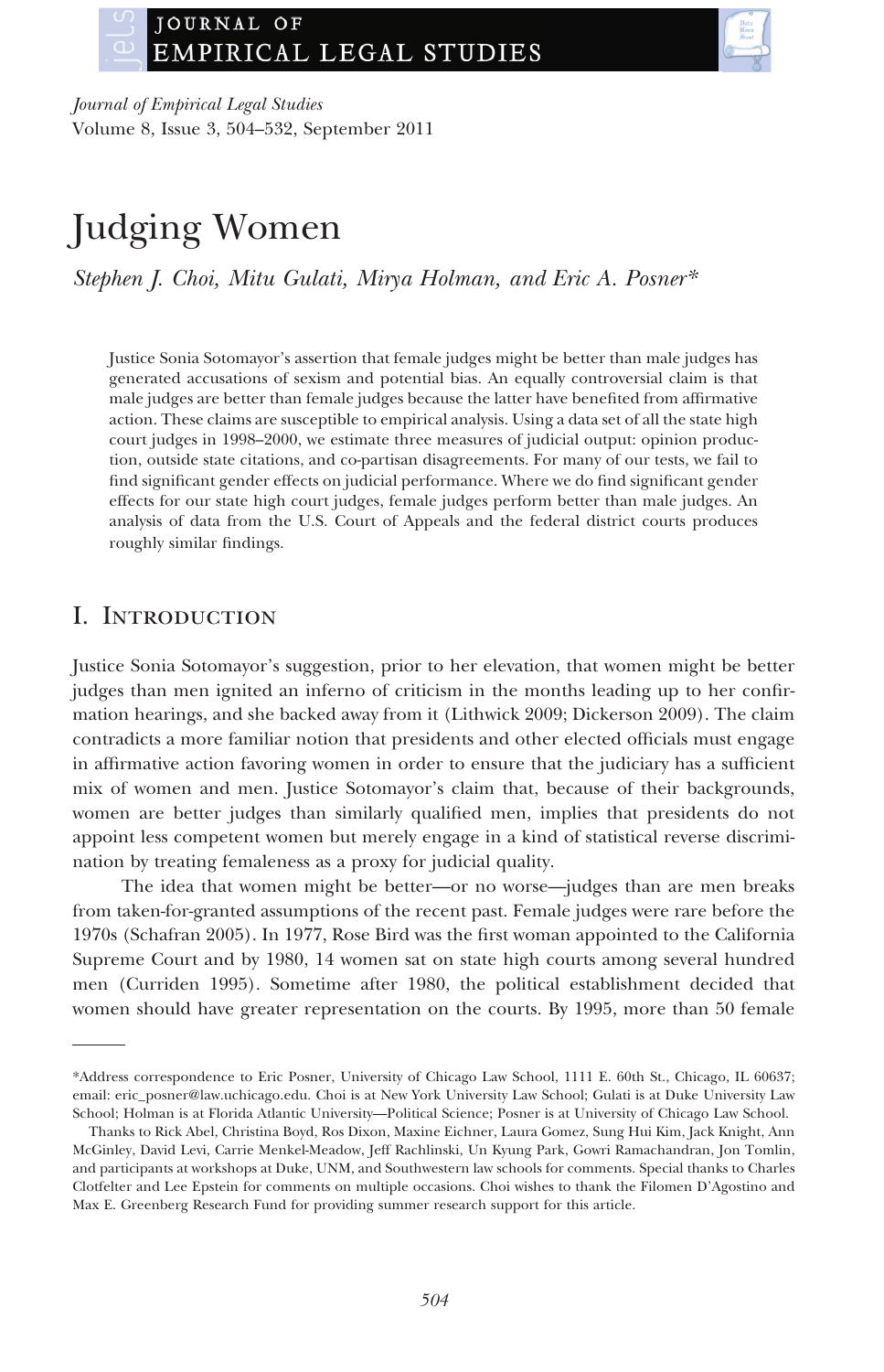judges had joined the state high courts (Curriden 1995; Songer & Crews-Meyer 2000). We find that, in the period from 1998 to 2000, more than 100 women sat on the state high courts, roughly a quarter of the total. The federal courts similarly witnessed a dramatic increase in the fraction of female judges during the past two decades (Hurwitz & Lanier 2008).

Much of this change no doubt resulted simply from the increasing numbers of women who have entered the legal profession since the 1970s. Since this time, politicians likely engaged in affirmative action, giving preference to female candidates who are less qualified than men on the basis of standard measures, such as length of time in the profession. Women serving on state high courts starting in the late 1990s generally went to law school in the mid 1970s, where they were the distinct minority in law schools and in the legal profession. If there is a smaller pool of women from which to select judges (compared with the pool of potential male judges), then forcing the selection of a substantial number of women may result in more qualified men being passed over, thereby reducing overall court performance (Buchanan 2009; Shapiro 2009).

The bulk of the literature on gender and judging examines what we call the "differential viewpoints" question.<sup>1</sup> This literature focuses on the subject areas where female judges are likely to bring a distinctive perspective to bear. The most prominent finding is that female judges are more likely to favor plaintiffs in sex discrimination cases (Peresie 2005; Boyd et al. forthcoming). This result does not, however, cast light on whether female judges are better or worse than men. The empirical research has not established that the female judges are legally correct in these cases; it is possible that those plaintiffs should have lost.

Our focus is on the relationship between the gender of judges and judicial quality. We cannot directly test Justice Sotomayor's claim that female (or Latina) judges exercise superior judgment because we do not have a direct measure of the quality of opinions, but proxies for the overall quality of judicial performance are available. Drawing on prior work on judicial output, we focus on opinion publication, citations, and disagreements with co-partisans as metrics of judicial performance. Using three data sets—justices sitting on the highest courts of the 50 states from 1998 to 2000, federal appellate judges from 1998 to 2000, and federal district judges from 2001 to 2002—we test whether gender has a significant effect on judicial performance. With qualifications that will be discussed below, for many of our tests on data from the state high courts we are unable to reject the null hypothesis of no gender effects and instead find only insignificant gender-related differences. Where we do reject the hypothesis that gender has no effect for our sample of state high court judges, we find that female judges in fact perform better than male judges. Our analysis of U.S. federal circuit and district court judges produces roughly similar results.

<sup>&</sup>lt;sup>1</sup>See Beiner (1999), Davis (1993), and Sherry (1986). Research in this area has asked whether there are variations in the outcomes of cases in certain areas due to the different perspectives women bring to the bench (Davis 1993; Allen & Wall 1993). Scholars have examined whether female judges rule differently in subject areas perceived to involve women's issues or areas where women's supposed liberal leanings will make a difference, such as criminal law matters (Songer et al. 1994; Jackson 1997; Martin & Pyle 2000). Although the overall picture is unclear (Palmer 2001), the general story appears to be that female judges support the rights of women more strongly than do their male colleagues (Martin & Pyle 2005; McCall & McCall 2007; McCall 2008).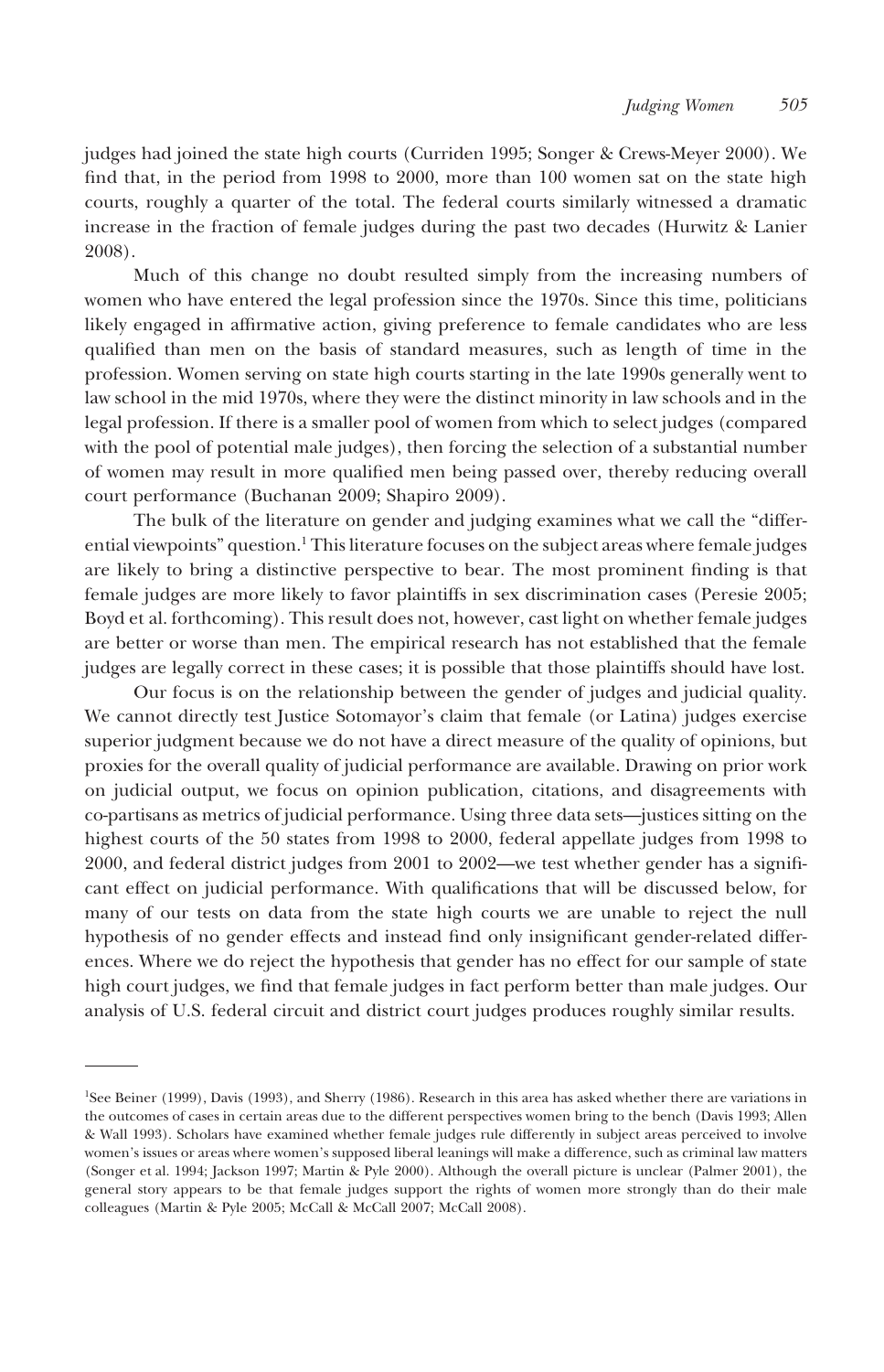## II. Predicting Gender Differences

One distinctive characteristic of U.S. courts, as compared to their counterparts in most other countries, is that judges come to the bench later in life, roughly around age 50, after significant experience outside the judiciary. The aggregation of these prior experiences constitutes a judge's human capital—in effect, his or her training to become a judge. A lawyer with more legal experience should be a better judge than a lawyer with less legal experience. In addition, attending a better law school should, theoretically, provide better training for the tasks associated with judging. Further, because judicial candidates coming to the bench have a major portion of their professional career behind them, they have likely passed through numerous selection screens already.

These factors suggest two opposite sets of predictions. Under what we call the *preference story*, women who are less qualified than men are selected to be judges, with the result that female judges perform less competently than do male judges. Our empirical tests focus on the preference story, which has support in the literatures on women in the legal profession. Alternatively, under the *screening story*, prejudicial barriers to entry—including sex discrimination and employment conditions that are hostile to the needs and interests of women—screen out less competent women. Even though the resulting pool of women candidates for the judiciary might be smaller than the pool of men, the women who remain in that pool after the informal screening might be of higher quality than the men. Assuming that there are but a small number of judicial positions, a small pool of women might still provide more than adequate numbers of candidates to select from as the large pool of men. Ultimately then, the screening story implies that female judges should be as competent as—or more competent than—male judges.

#### *A. The Preference Story*

#### 1. Women Law Students and Lawyers

Research on gender and legal education suggests that women have a lower quality experience in law school than do their male colleagues. They participate less in classroom discussion, feel more alienated, and underperform in terms of the traditional indicators of success in law school such as grades, law review membership, and publications (Banks 1990; Guinier et al. 1994; Mertz et al. 1998; Mertz 2007; Leong 2009). Female students also are disproportionately excluded from social networks among students, faculty, and alumni and ultimately receive less value from their educations (Guinier et al. 1994; Leong 2009).

This pattern of limited access continues at the next stage, early legal employment. The initial job for lawyers out of law school provides basic apprenticeship for fresh law graduates; after a few years they can take that training to other jobs (Garth & Sterling 2009). In this apprenticeship, women may receive fewer advantages than men do. Within private law firms, research suggests that women (and other outsiders) receive less in terms of training, mentoring, and networking opportunities (Garth & Sterling 2009; Wilkins & Gulati 1996, 1998). In addition, multiple studies find that women are more likely to enter into the public sector than their male counterparts, thus forgoing the apprenticeship experience altogether (Hull & Nelson 2000; Wood et al. 1993).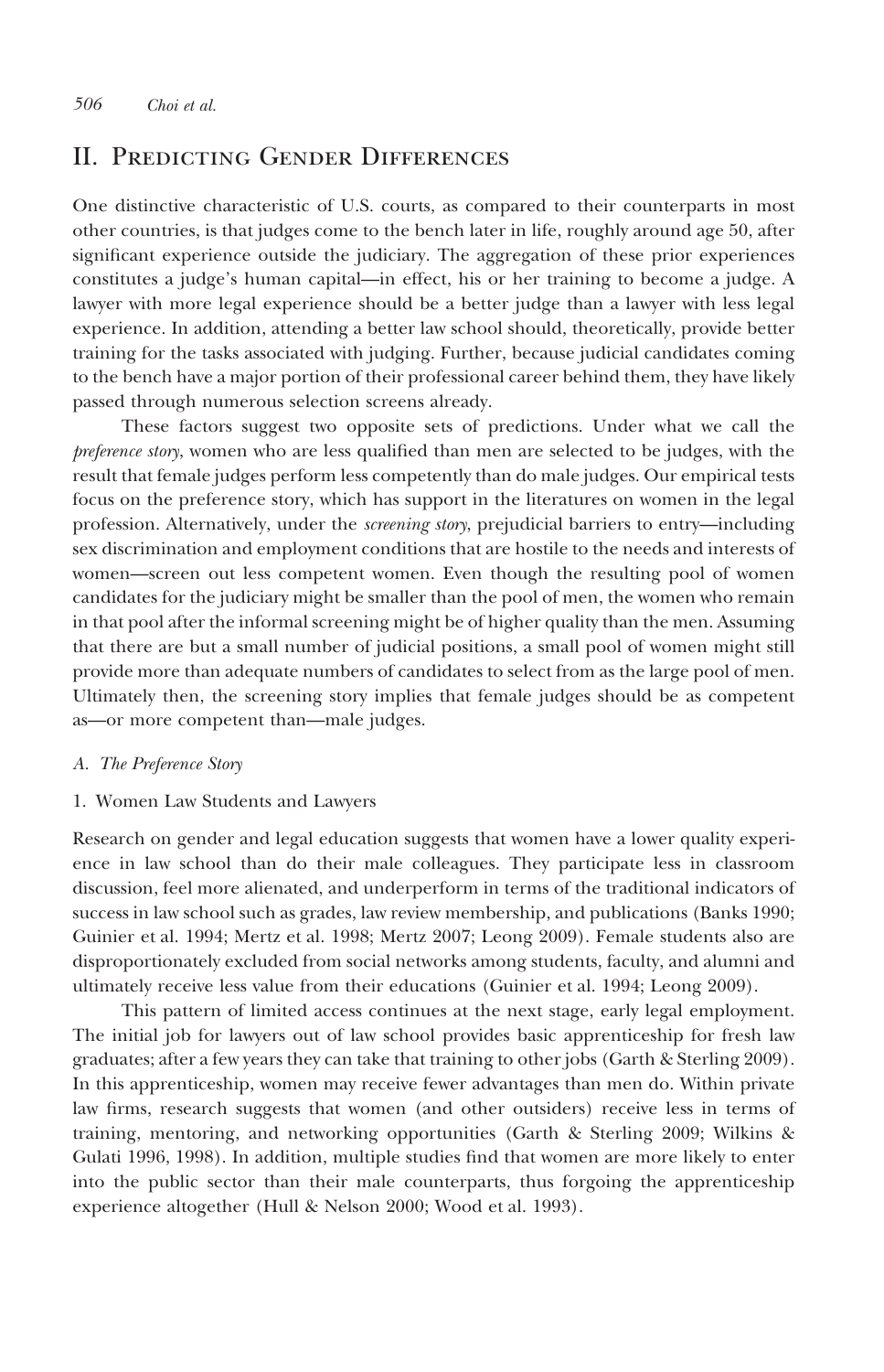#### 2. Female Judges

Our statistical analysis focuses on individuals who were judges in the late 1990s and early 2000s, and (for the most part) went to law school in the 1970s or before. As of the early 1970s, the fraction of women in law schools was in the 10–20 percent range (Epstein 1993; Savage 2009). Because women in this cohort likely dropped out of the legal profession at a greater rate than men to care for family members or pursue other opportunities, the effective pool of women qualified for judgeships was even smaller by the 1990s. Despite the relatively small pool of potential female judges, the fraction of female judges in our data set of state high court judges from 1998 to 2000 was 24.1 percent. Under the preference story, the disproportionate selection of women judges—given the lower training among women attorneys both at law school and in their early employment—leads to less qualified judges.

There is also the matter of discrimination women might face after they become judges. A series of reports produced by gender bias taskforces around the country starting approximately two decades ago suggested the presence of bias against women participating in the judicial system, including female judges (for overviews, see Resnik 1996; Kearney & Sellers 1996). Facing such discrimination requires female judges to expend greater effort than their male colleagues to have their views heard and requests fulfilled (Barteau 1997; Gandy et al. 2003; Haddon 2008). Justice Ginsburg recently observed:

It was a routine thing [in the past] that I would say something and it would just pass, and then somebody else [who was male] would say almost the same thing and people noticed. I think the idea in the 1950s and '60s was that if it was a woman's voice, you could tune out, because she wasn't going to say anything significant. There's much less of that. But it still exists, and it's not a special experience that I've had. I've talked to other women in high places, and they've had the same experience. (Bazelon 2009)

Research on other professional settings suggests the possibility that women and other outsiders can sometimes become stuck with disproportionate shares of administrative burdens (Carbado & Gulati 2000); this might occur on the courts as well. The prospect of bad working conditions might deter more qualified women (with a resulting higher opportunity cost) from pursuing or accepting judgeships—further diminishing the quality of women judges.

#### 3. Women, Risk Aversion, and Conflict Avoidance

The third body of literature relevant to our predictions concerns women generally, as opposed to women lawyers or judges. Multiple studies find that women display a greater degree of risk aversion than do men (Levin et al. 1988; Powell & Ansic 1997; Corrigan 2009). Women are also found to be less competitive, more averse to conflict, and less prone to aggression than are men (Stuhlmacher & Walters 1999; Gneezy et al. 2003; Croson & Gneezy 2008). The implications of these studies generally are ambiguous for judicial performance. For example, risk-averse judges might be better because they take greater care with their opinions, or worse because they fear offending colleagues or powerful people. There are implications for certain specific aspects of judicial performance, such as the willingness to openly disagree with a co-partisan. The literature suggests that judges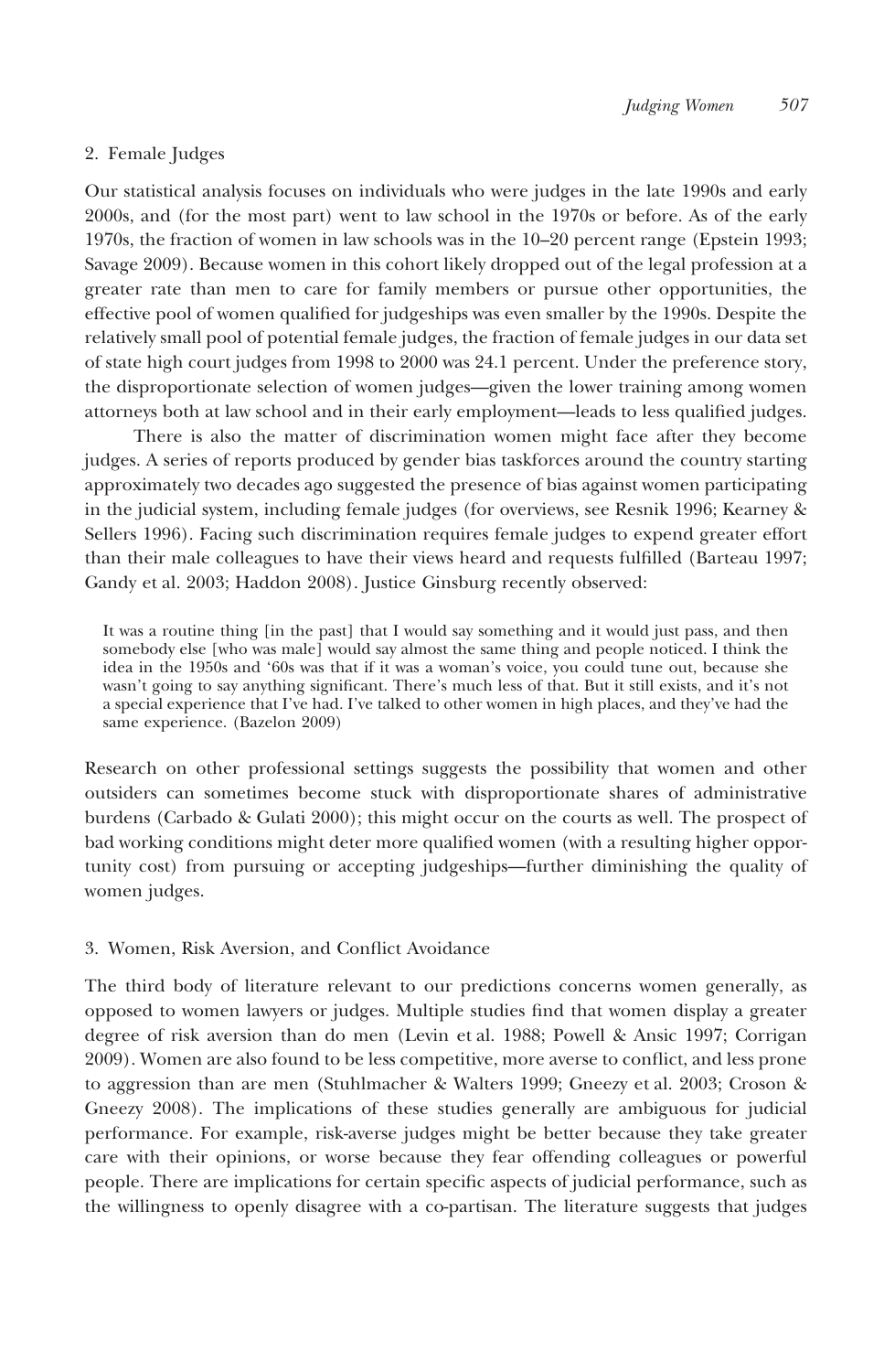prefer not to dissent because dissenting invites outside scrutiny of the court and creates more work for colleagues (Posner 2008). As a result, judicial colleagues can sometimes take umbrage at dissenting behavior (Posner 2008) and a number of courts have norms against dissenting (Brace & Hall 2005). Risk-averse and conflict-averse judges, therefore, are likely to dissent less (Dumas 2010). In contrast to the preference story, one might not expect the women in the screening story to be risk averse or conflict averse. Given the hurdles they have had to clear, those women who remain probably have a greater inclination toward taking risks and tackling conflict. Further, having had to succeed in male environments might mean that these women are not primarily interested in certain "women's" topics such as family law; instead, they are probably interested in, and adept at, tackling a wide range of issues.

#### *B. Data and Measures*

Our data set has information on several objective metrics of judicial performance for all state high court judges in the United States for the years 1998–2000. There are 409 judges, of whom 103 (or 25.18 percent) are female. For each judge, we collected data on three separate measures: the number of published opinions, the number of citations from outside the state (that is, nonprecedent driven citations) to majority opinions, and open disagreements (dissents) with those from the same political party background (our measure of judicial independence).<sup>2</sup> Others have questioned the value of the objective measures and some have suggested alternate measures (Cross & Lindquist 2009; Baker et al. 2009). For purposes of this article, we tie our predictions of gender differences to the objective measures as opposed to general notions of quality. Although the measures are rough proxies, we have found in other work that they are correlated with other factors in a theoretically sound way (Choi et al. 2009a, 2009b, 2010, forthcoming)3 and so provide at least a starting point in assessing gender differences in judicial production. We also assume that the inadequacies of our objective measures are not a function of gender, allowing us to assess how men and women perform differentially on our measures. In analyzing the results, we control for variations among the states.

#### *C. Predictions*

The predictions below are simplified hypotheses based on the preference story and the screening story.

#### 1. Opinion Publication Rates

Publishing an opinion, as opposed to issuing an unpublished disposition, we assume, takes greater effort (Choi et al. forthcoming). Further, the designation of the opinion as

<sup>2</sup> The information on numbers of published opinions, dissents, and citations was collected from the LEXIS database for the years in question. For specific coding schema, see Choi et al. (forthcoming).

<sup>3</sup> For example, elected judges and appointed judges differ in a systematic way. In addition, judges close to retirement are less productive and judges with more court experience are more productive (Choi et al. forthcoming).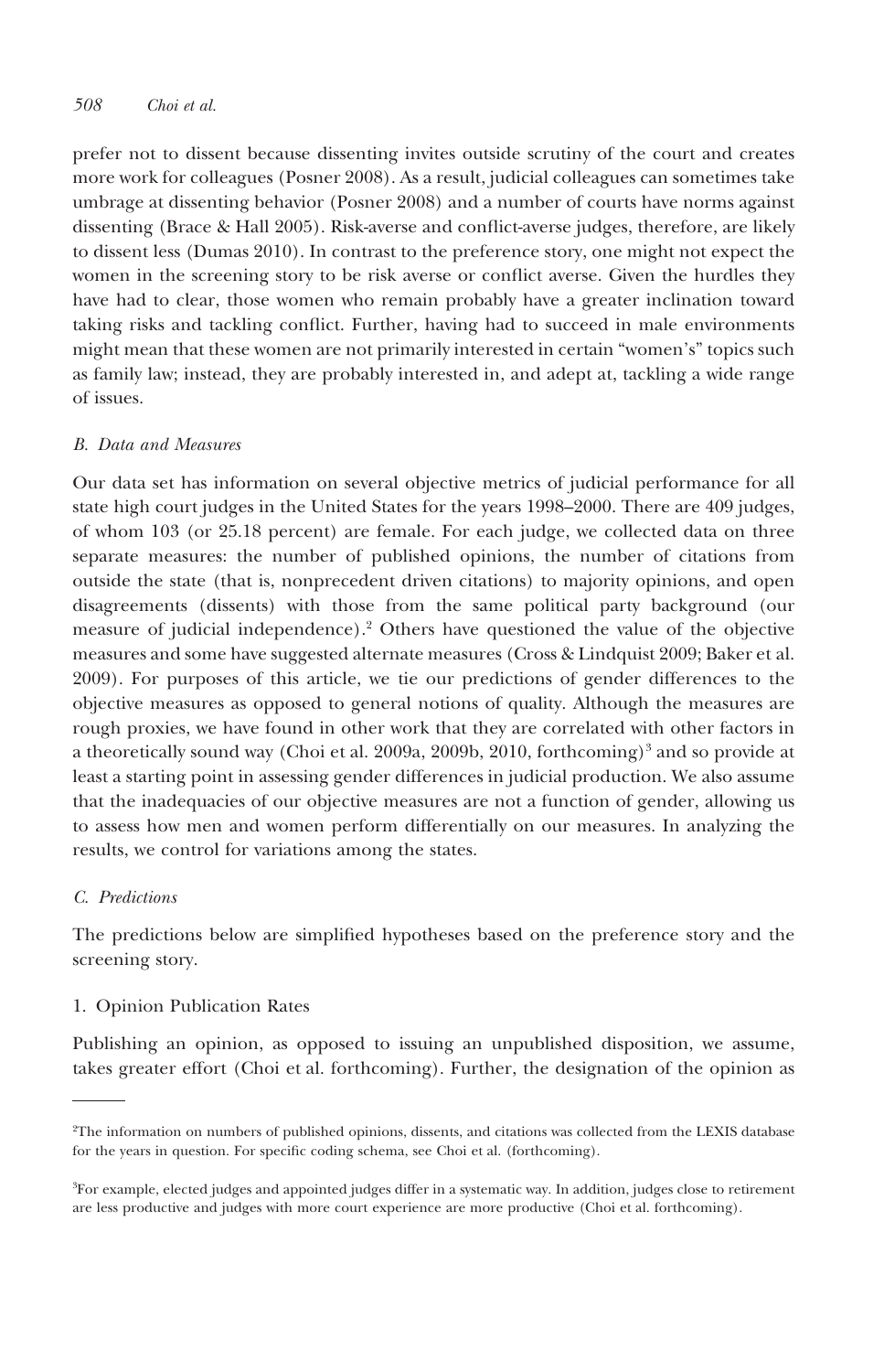published brings greater external scrutiny and, therefore, greater risk of criticism. We predict under the preference story that female judges will publish fewer opinions than their male colleagues because they are likely to have received lower amounts of legal training and are more likely to be risk averse. The screening story makes the opposite prediction women judges should publish either more (or at least no fewer) opinions compared with male judges.

The publication of an opinion gives it greater precedential weight. If women are more interested in advancing the law in certain areas, they will focus their publication efforts in those areas. Given the scholarship cited above that suggests that female judges are more likely to hold in favor of female plaintiffs in civil rights cases than are male judges, women might devote more effort to cases involving civil rights and family law, resulting in more opinions or more frequently cited opinions in those areas. The subject matter prediction is not tied to either the preference story or the screening story, but is supported by the scholarship, is related to a number of debates, and worth testing.

#### 2. Citations

Citations by outside authorities are a commonly used measure of influence (Landes et al. 1998). We collect data on the number of outside state citations to majority opinions by a variety of outside actors, including other state courts and the federal courts outside the relevant circuit.4 Citations to judicial opinions have been described as measuring multiple characteristics of the underlying opinions, including quality of analysis (Choi et al. 2009a, 2009b, forthcoming), nimbleness in writing (Vladeck 2005), and creativity (Posner 2005).

If, as predicted under the preference story, women lawyers ascend to the bench with fewer legal skills and are more risk averse than their male colleague, then female judges should write less frequently cited opinions. Women may be less likely than their male colleagues to have built up networks among lawyers and other judges, resulting in fewer citations. If the techniques of reasoning and the perspectives of female judges are markedly different from those of male judges, then the majority of judges (who are men) will likely prefer to cite opinions by male judges (Lithwick 2009). In contrast, the screening story suggests that the opinions of female judges will receive the same if not greater number of citations compared with male judges.

Beyond the preference and screening stories, other predictions are possible. Women judges may receive a differential number of citations in certain subject matter areas, also driven by stereotypes. If there is a perception that women understand better and pay more attention to issues in certain areas—what are considered "women's" domains, such as family law or sex discrimination cases—we would expect to see more citations to female judges in these areas. Conversely, we would expect fewer citations to female judges in areas considered "male," such as business law.

<sup>4</sup> We define the number of outside-state citations to a majority opinion as the sum of outside federal court + other state court + U.S. Supreme Court citations to that majority opinion. All citations are from the LEXIS Shepard's database and are tracked up until January 1, 2007.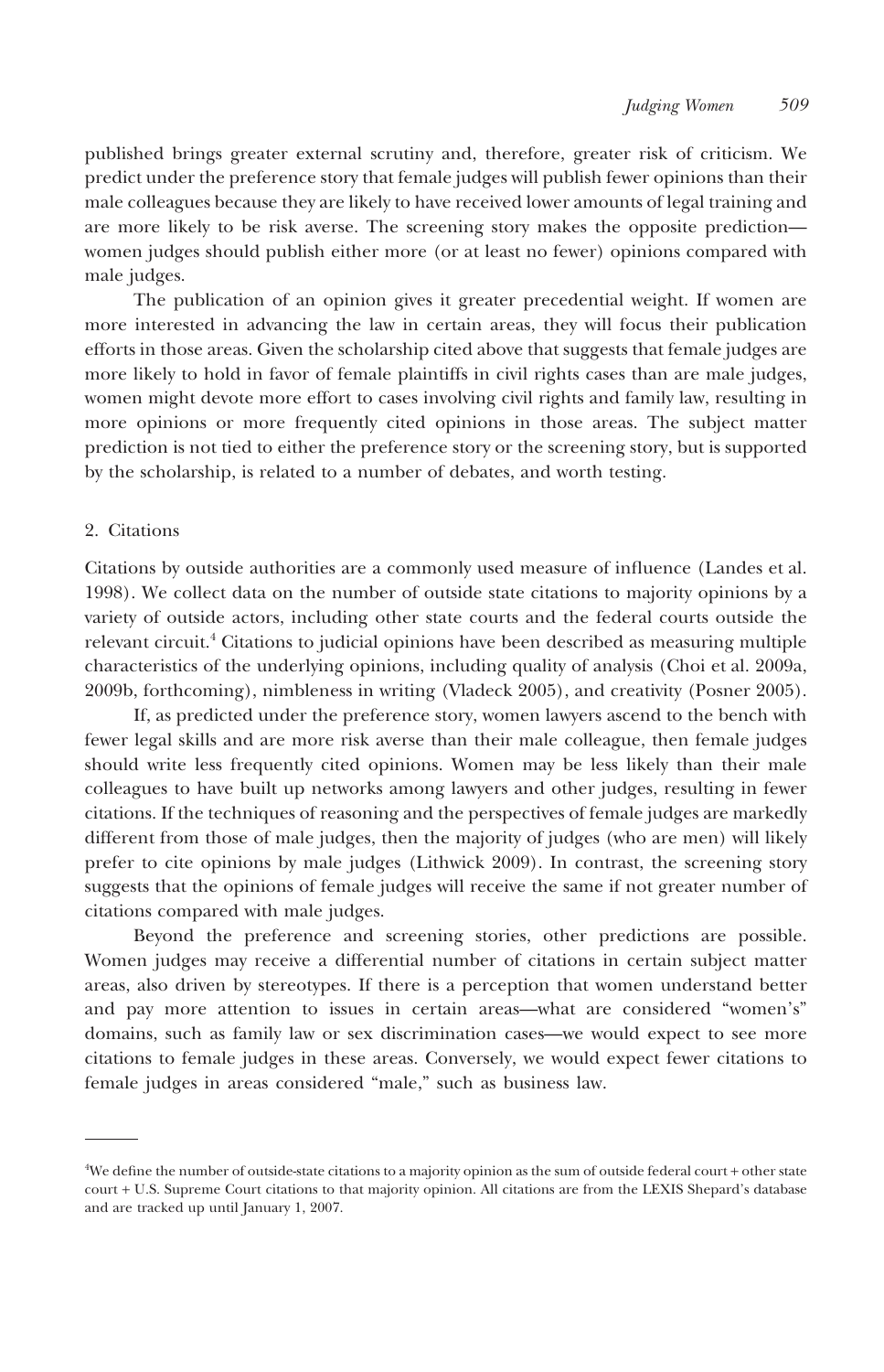#### 3. Disagreement

Our third measure, an assessment of judicial independence, looks at the willingness of a judge to disagree with co-partisans, either by dissenting against their opinions or writing majority opinions that induce dissents. We look first at the number of disagreements by a judge against co-partisans divided by the total number of disagreements by the judge against a judge of either party (Same\_Party). We used the following methodology to determine the political parties for each of our state high court judges (used in determining whether a disagreement is against a co-partisan). We looked to three sources of information on party membership. First, we searched NEXIS and the Internet (using Google) for any news reports on the political affiliation of the each judge. Second, we searched for information on political contributions at the opensecrets.org website. We used the political party of the donee candidate as a proxy for the political party of judges who contributed. Where a judge contributed to candidates from more than one political party, we did not use the opensecrets data to assign a political affiliation to the judge. Third, we used the party of the governor (if any) who appointed the judge as a proxy for the judge's political party. In most of the cases where we had multiple sources of information on political party, the party was consistent across these sources. Where we found no data on the judge's political affiliation or the judge's affiliation was neither a Democrat nor a Republican (but was instead an Independent), we ignored the judge for purposes of calculating the independence measure. When our three sources reported different parties, we gave first priority to the party identified through our NEXIS and Internet searches, second to the party identified in the opensecrets.org database, and third to the party of the appointing governor.

This measure gives us a raw sense of how often a particular judge is in open disagreement with co-partisans. A highly partisan judge, for example, may never come in disagreement with a co-partisan (preferring to save his or her dissents primarily for judges from the opposite political party). How often a judge opposes a co-partisan, of course, will depend on the number of co-partisans on the same bench. If a judge is the lone Democrat on a specific court, the judge will necessarily oppose opposite-party judges (due to the lack of any co-partisans).

To control for court composition, we look second at the total number of majority opinions by co-partisans (opportunities to dissent) over the total number of majority opinions by all judges on the court  $(Same\_Pool)$ .<sup>5</sup> We then define independence as the difference between (1) the number of disagreements by a judge against co-partisans divided by the total number of disagreements by the judge (Same\_Party) and (2) the total number of majority opinions by co-partisans (opportunities to dissent) over the total number of majority opinions by all judges on the court (Same\_Pool). A more negative score corresponds to a judge who writes opposing opinions against opposite-party judges more

<sup>5</sup> There are problems with this measure that we document in Choi et al. (2009a, 2009b, 2010). Among them is that our measure does not work for the handful of states where all the judges are of the same party. Accordingly, we drop those states from our independence calculations (including Georgia, Maryland, New Mexico, South Carolina, and South Dakota). Further, as a function of the number of judges of each party on a court, the potential scores for a judge are bounded. To adjust for this, we calculated a simpler, alternate measure of independence.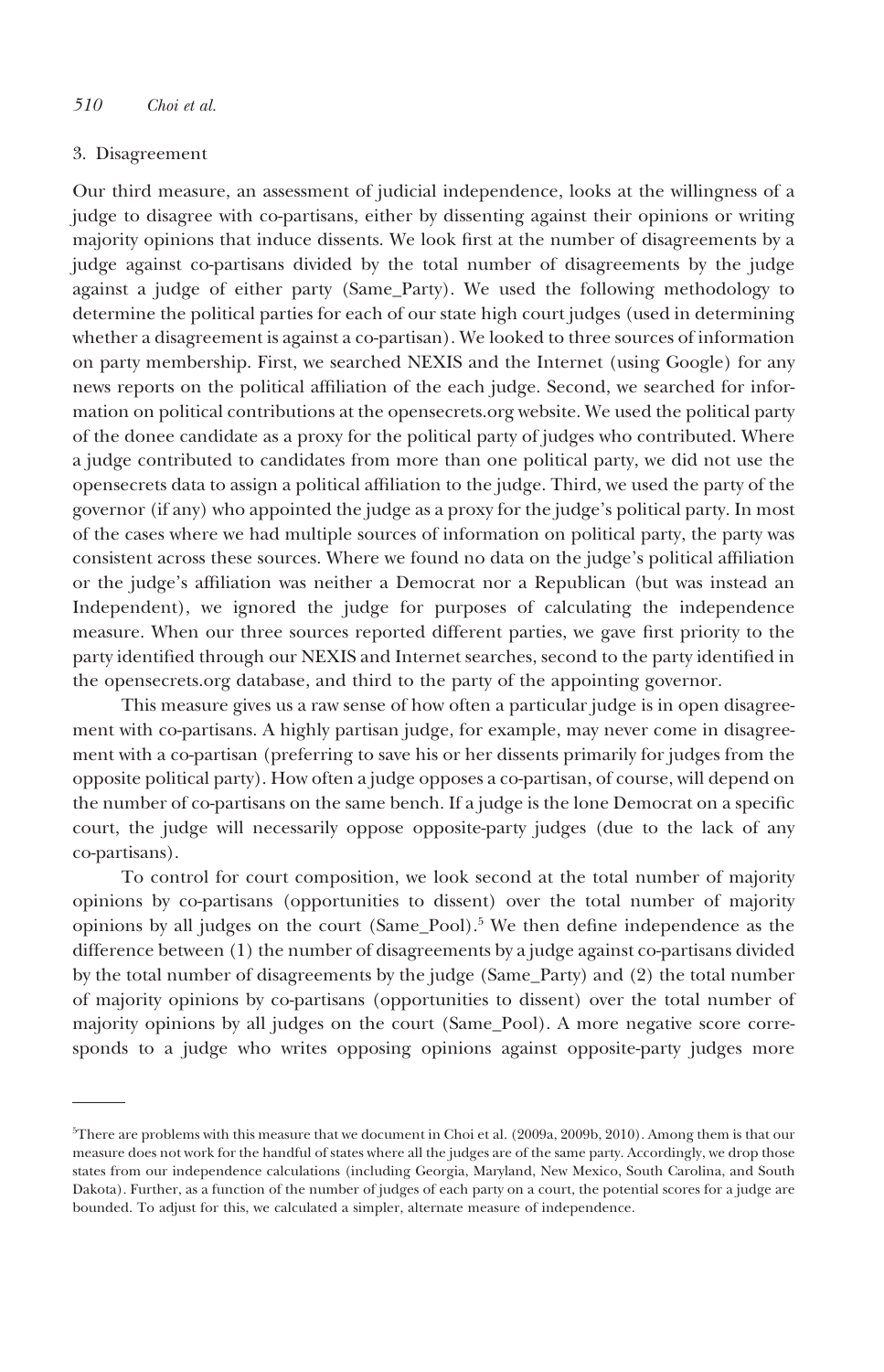frequently than the background pool of majority opinions authored by opposite-party judges. Conversely, a more positive score corresponds to an authoring judge who writes opposing opinions less frequently against opposite-party judges compared with the background pool of opinions (and thus more frequently against co-partisans).

We treat a more positive score as indicative of a more independent judge. Others might view disagreement among judges as a negative—a sign of disagreeability or cantankerousness. Regardless of perspective, the prediction under the preference story is that women will disagree less. If the preference story is correct, female judges, because they are less likely to be willing to engage in open conflict, particularly with co-partisans, should receive lower scores on our independence measure. Further, their relatively lower levels of legal training (from discrimination in school and in the workplace) should also make them less willing to engage in conflict, since their (mostly male) opponents will have greater skill and experience. In contrast, the screening story predicts that women judges will receive a higher independence score.

To summarize, we have five predictions regarding gender differences to show up in our measures if the preference story is correct. Female judges will publish fewer opinions overall (Hypothesis 1), but more opinions on topics of specific interest to women such as family law (Hypothesis 2). Female judges will be cited less overall by outside courts (Hypothesis 3), but more on topics of specific interest to women such as family law (Hypothesis 4). Women will score lower on their willingness to disagree with co-partisans (Hypothesis 5). Three of these predictions (Hypotheses 1, 3, and 5) address the question of whether female judges underperform their male counterparts. The other two (Hypotheses 2 and 4) test whether (any) differential performance on the part of female judges is explainable due to a specific subject matter focus on the part of female judges.

# III. Different Pathways

#### *A. Education and Training*

The preference story assumes that female judges have less experience and lower-quality training than male judges. We test whether this assumption is true. In our data set, female judges have worse educational credentials than do male judges. Panel A of Table 1 reports summary statistics for our sample of state high court judges. The average *U.S. News* rank<sup>6</sup> of the law school attended by a male judge is approximately 52 and that for a woman judge is 63 (difference not significant). The rankings difference is larger for undergraduate education, where the average college ranking for a woman judge is 154 and that for male judge is 125 (difference significant at the 1 percent level).

<sup>6</sup> To have consistent and reliable information about the rankings of the schools that these judges attended, we used data from 2002. *U.S. News and World Report* data on college rankings is available only back to 1983. In other words, we do not have information on the rankings at the time these judges attended college and law school but, as these rankings tend to be fairly stable over long periods of time, we are confident in using the 2002 version of the rankings (see the Appendix for details).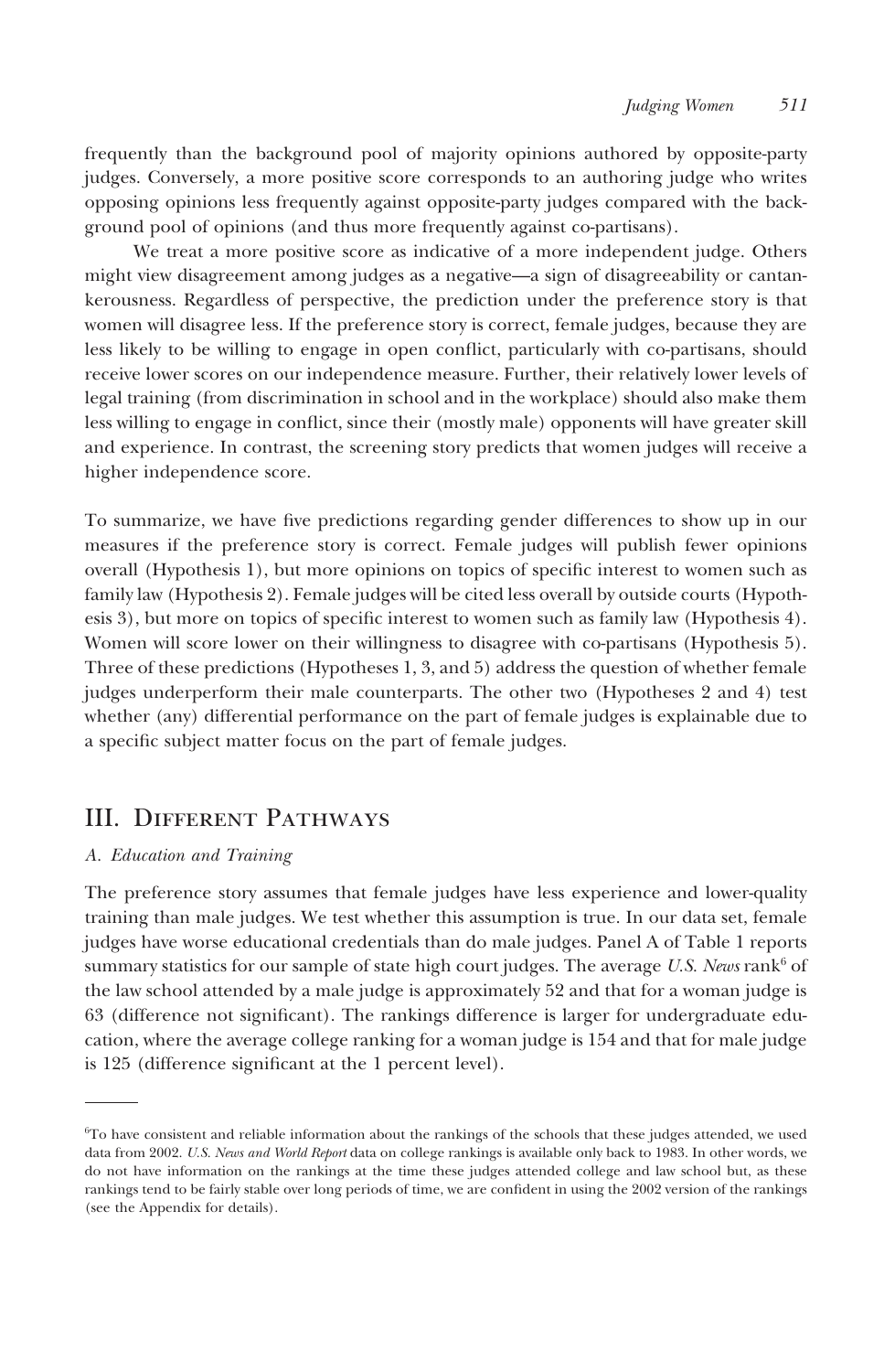#### Table 1: State High Court Judges

*Panel A: Background Characteristics for State High Court Judges*

|                            | Men      |        | <b>Women</b> |           |         |
|----------------------------|----------|--------|--------------|-----------|---------|
|                            | Mean     | SD.    | Mean         | <b>SD</b> | p Value |
| Chief judge                | 0.1809   | 0.0221 | 0.1667       | 0.0371    | 0.735   |
| Court experience           | 7.8268   | 0.4231 | 4.6408       | 0.5551    | 0.0001  |
| Post-law-school experience | 32.9186  | 0.4815 | 25.6842      | 0.8504    | 0.0000  |
| Close to retirement        | 0.3750   | 0.0278 | 0.1863       | 0.0387    | 0.000   |
| Age                        | 58.5809  | 0.4851 | 52.9314      | 0.7933    | 0.0000  |
| Private practice           | 0.8355   | 0.0213 | 0.7647       | 0.0422    | 0.112   |
| PAJID                      | 36.9277  | 1.2898 | 38.8382      | 2.2411    | 0.4463  |
| US News BA ranking         | 124.6352 | 4.9459 | 154.2937     | 10.3061   | 0.00289 |
| US News JD ranking         | 52.4013  | 2.3747 | 62.8700      | 4.5186    | 0.1524  |
| In-state school            | 0.6213   | 0.0280 | 0.6000       | 0.0492    | 0.723   |
| Married                    | 0.6494   | 0.0164 | 0.5778       | 0.0301    | 0.132   |
| Number of children         | 1.9141   | 0.0659 | 1.0556       | 0.0822    | 0.0000  |
| Divorced                   | 0.0459   | 0.0072 | 0.0556       | 0.0140    | 0.490   |
| Selection method           |          |        |              |           |         |
| Appointed                  | 0.1993   | 0.4001 | 0.2524       | 0.4365    | 0.255   |
| Merit selection            | 0.3300   | 0.4710 | 0.2233       | 0.4185    | 0.041   |
| Nonpartisan elections      | 0.2614   | 0.4401 | 0.3689       | 0.4849    | 0.037   |
| Partisan elections         | 0.2092   | 0.4073 | 0.1553       | 0.3639    | 0.234   |

*Panel B: Gender and Production, Citations, and Independence for State High Court Judges*

|                                                                              | Men                 |                  | <i>Women</i>     |                  |                  |
|------------------------------------------------------------------------------|---------------------|------------------|------------------|------------------|------------------|
|                                                                              | Mean                | <b>SD</b>        | Mean             | <b>SD</b>        | p Value          |
| Total number of published opinions per year                                  | 26.145              | 0.598            | 24.086           | 0.938            | 0.0100           |
| Number of majority opinions per year                                         | 18.846              | 11.909           | 16.783           | 10.209           | 0.0415           |
| Number of outside-state citations per majority opinion<br>Independence score | 0.7084<br>$-0.0516$ | 0.0148<br>0.0118 | 0.8138<br>0.0093 | 0.0295<br>0.0190 | 0.0891<br>0.0087 |

NOTES: For Panel A, *p* value is calculated from chi-square (CHIEF, CLOSE TO RETIREMENT, PRIVATE PRACTICE, IN-STATE school, married, as well as selection methods), *t* test (court and post-law-school experience, age, PAJID, US News BA and JD RANKING, CHILDREN), and Fisher's exact (DIVORCED) tests. For Panel B, *p* value is from a two-sided *t* test of the difference in means between male and female judges; data for the total number of published opinions, majority opinions, and citations are logged in the calculations of *p* values but left unlogged for mean and standard deviation comparison in the table.

The gender differences in the types of schools attended appear to be within those law schools ranked 50 or under, which is approximately half the law schools. Between men and women who attended the top five law schools, there are few differences; similar results are seen among those judges who attended top-10 schools. However, among those judges who attended a top-50 school, there are significant gender differences, as 47 percent of men attended these schools, compared to 38 percent of women (difference significant at the 5 percent level). In effect, it is when one goes below the "elite" law schools that a difference emerges in the quality of institution that male and female judges attended.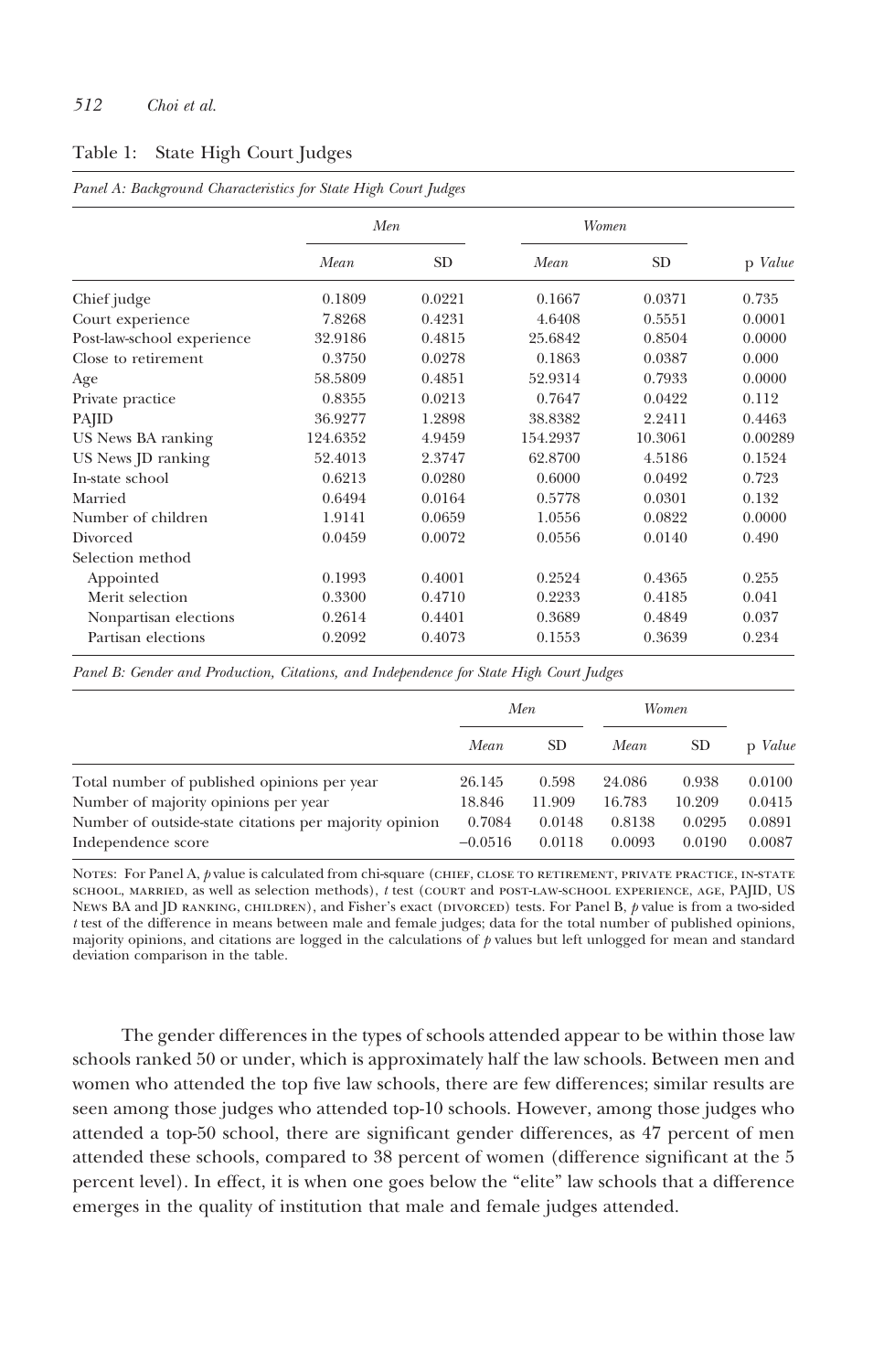One other variable that we also examined was whether the judge was employed in a judicial clerkship after graduating from law school. Unreported, we find that men are more likely to have done judicial clerkships, but the data are available for only a small group of judges. A clerkship is not only a sign of high performance in law school, but also is a source of legal training.

#### *B. Prior Professions*

Panel A of Table 1 reports the primary prior professions of the state high court judges in our sample. One might expect that women judges would come more often from publicsector jobs, consistent with the patterns for women lawyers more generally (Dau-Schmidt et al. 2007; NALP Foundation 2004). There are several possible explanations for why women are more likely to work in the public sector than men: first, women have more difficulty in tackling the work-life conflict presented by modern law firm jobs (Garth & Sterling 2009). Second, women—because of discrimination or less mentorship—are less likely to receive either training or promotion in the law firm context (Garth & Sterling 2009). There is also research on entering women law students suggesting that they are initially more interested in public interest work than their male colleagues are (Dau-Schmidt et al. 2007) but, by the end of law school, the expectations of men and women students appear to converge in favor of private-sector jobs (Dau-Schmidt et al. 2007; Ku 2008). To obtain information on the primary prior professions of a judge, we obtained information on their prior jobs reported in *Who's Who* (2007). Lacking consistent information on the length of experience in the private versus public sector for each judge, we instead track the job that a judge held immediately prior to becoming a judge. As this job is a measure of a judge's pre-judicial experience, we use it as a rough measure of prior employment. Panel A of Table 1 reports that 83.6 percent of male judges were in private practice, compared to 76.5 percent of female judges—a difference that is not statistically significant.

#### *C. Marriage, Children, and Age*

Background variables such as marriage and number of children, although not necessarily part of the preference story, are potentially relevant control factors as gender differences in these variables could have an impact on performance. Age is also a potentially revealing variable: younger judges are likely to have less experience and training.

The women in our state high court judge data set are less likely to be married than the men and more likely to be divorced (see Table 1). This is consistent with reports on professionals (including lawyers), where women have both lower marriage rates and higher divorce rates than their male counterparts (Wilson 2008). The differences in marriage and divorce rates among men and women judges in our sample, however, are not significant. We find also that male judges have more children than female judges. Reported in Panel A of Table 1, the average is one child for the women versus just under two children for the men (difference significant at the 1 percent level). Women also are less likely to have children than men (43 percent of the women have children vs. 57 percent of the men). These numbers are perhaps more indicative of the screening story than the preference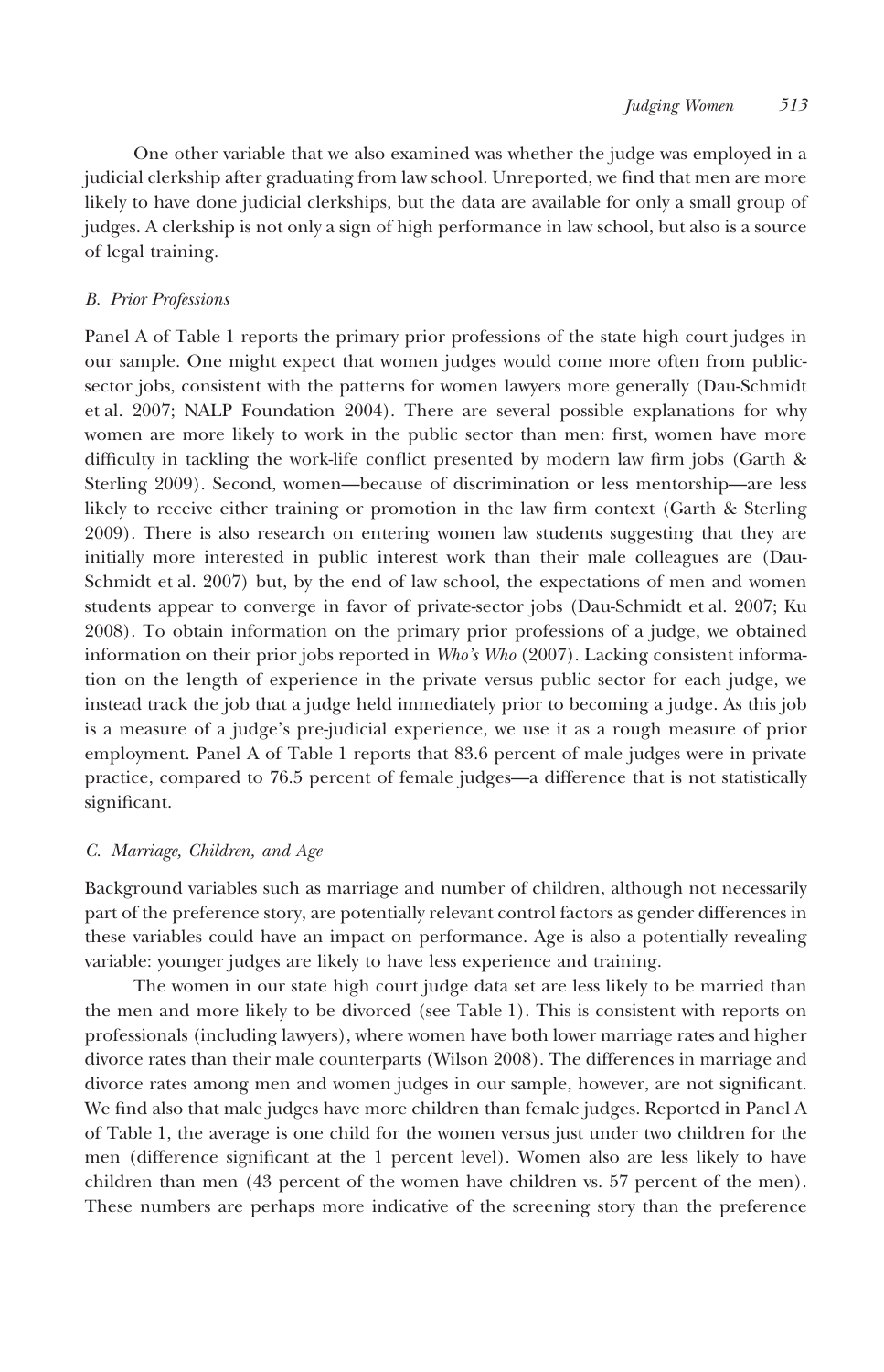story: women who succeed at becoming judges at a high level are those who have chosen their careers over a family.

In terms of age, the women in our state high court judge sample attended and graduated from law school later than their male colleagues. The average JD date for women is 1972 versus 1965 for the men. Given the years of graduation, it is safe to assume that many of these women likely faced significant barriers when they were law students; in 1972, women made up only 10 percent of the JDs (Catalyst Report 2009). Law school environments were hostile to women during the early 1970s, when their numbers were small (Epstein 1993). Measured in 2000, the mean age of male judges in our sample is 58.6 and the mean age of women judges is 52.9 (difference significant at the 1 percent level). Comparing the judge's age at graduation from law school to his or her age at becoming a judge, we see that women rise more quickly to judgeships; unreported, it takes female judges, on average, 21 years from JD to judgeship, while it takes male judges over 26 years (difference significant at the 1 percent level). As a result, women are younger (48 years old) than their male counterparts (51.5 years old) when they become state high court judges (difference significant at the 1 percent level). We also find, unreported, that women are older when they graduate from law school, regardless of the year of graduation. The foregoing is consistent both with the preference story and with the screening story. Looking at the preference story, the smaller pool of available women lawyers to choose from probably meant that those selecting judges had to go deeper into the pool—hence, selecting female judges who were younger and less experienced than their male counterparts. On the other hand, women who are overachievers might take less time to accomplish professional goals, which fits the screening story.

#### *D. Type of Judicial Selection System*

Finally, we examine the type of judicial selection systems for state high court judges most likely to yield female judges. The bottom portion of Panel A of Table 1 reports that female judges are most numerous in states with nonpartisan election systems (and, to a lesser extent, appointment systems) and less present in merit selection states. It is hard to make much out of this, except perhaps that officials are more likely to engage in affirmative action than is the public.

## IV. Testing the Hypotheses

#### *A. Predictions of Gender Underperformance*

Panel B of Table 1 reports the raw differences in publication rates, outside citations, and independence for our sample of state high court judges.7 Generally, men publish more, writing and publishing an average of 26.15 opinions per year, while women write and

<sup>7</sup> We use slightly different levels of analysis for each of these measures: citations are measured at the individual-opinion level; production is measured for each judge for each year; and independence is for each judge with all years combined.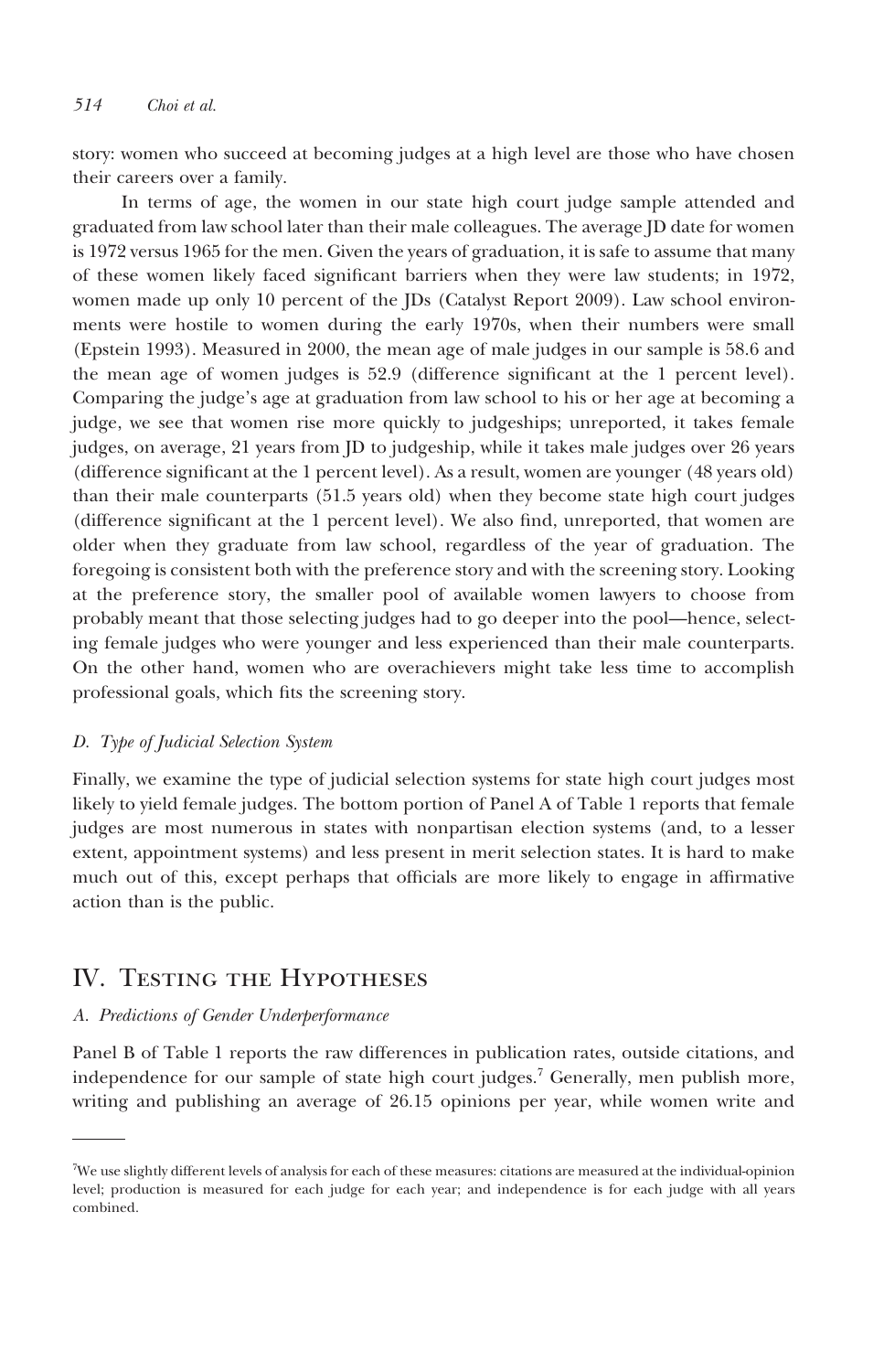publish 24.09 opinions per year (difference significant at the 1 percent level).<sup>8</sup> Looking just at majority opinions, we find that male judges published 18.85 majority opinions per year; female judges published only 16.78 majority opinions per year (difference significant at the  $5$  percent level). However, women are cited $9$  more than their male counterparts  $(0.81)$ outside state citations per opinion for women and 0.71 for men, a difference that is significant at the 10 percent level) and are more independent (significant at the 1 percent level). Unreported, we also examined the page numbers of opinions published (both majority and total) as an alternate measure of productivity and found no significant gender differences. At the first cut, then, women outperform men on two of three measures. However, the various states differ in terms of the characteristics of their legal systems and the types of disputes they receive. To say anything meaningful about gender differences, therefore, one has to correct for state differences.

States vary along a number of dimensions, including differences in population, crime rates, court structures, and judicial salaries. As there is no reason to expect big variations in these state-specific variables in the three years in our sample (1998–2000), we estimate using a state-fixed-effects model, which controls for state-level differences in independent variables. We estimate the following equations using regressions on pooled judge-level data (Independence), judge-year-level data (Production), and opinion-level data (Citations).10

*Independence* (ordinary least squares model with robust standard errors):

Independence =  $\alpha + \beta_{1i}$  Female + State Fixed Effects +  $\varepsilon_i$ 

*Production* (negative binomial regression with errors clustered by judge):

Number of Majority Opinions per Year $_i = \alpha + \beta_{1i}$ Female + State Fixed Effects + Year Fixed Effects +  $\varepsilon_i$ 

*Citations* (negative binomial regression with errors clustered by judge):

## Number of Outside State Citations per Majority Opinion $_{\rm i}$  =  $\alpha$  +  $\beta_{\rm li}$ Female + State Fixed Effects + Year Fixed Effects + Subject Matter Controls +  $\varepsilon_{\rm i}$

We include year fixed effects for both the Production and Citation models but not for the Independence model, which is estimated on data pooled over the 1998 to 2000

<sup>8</sup> *P* values are calculated using the log of citation and publication variables to control for the nonnormal distribution of the data.

<sup>9</sup> We use citations from courts outside the state throughout the article. We also test a variety of citation types, including law review citations and citations from different types of citing courts. Unreported, women are cited at the same level or more than are their male counterparts regardless of whether looking law review citations or a specific type of court citation. Law review citations are for law reviews as tracked by the LEXIS Shepard's database (until January 1, 2007).

 $10$ As the Production and Citations data presented here are count data, we use negative binomial regression with standard errors clustered at the judge level to estimate the Production and Citations models.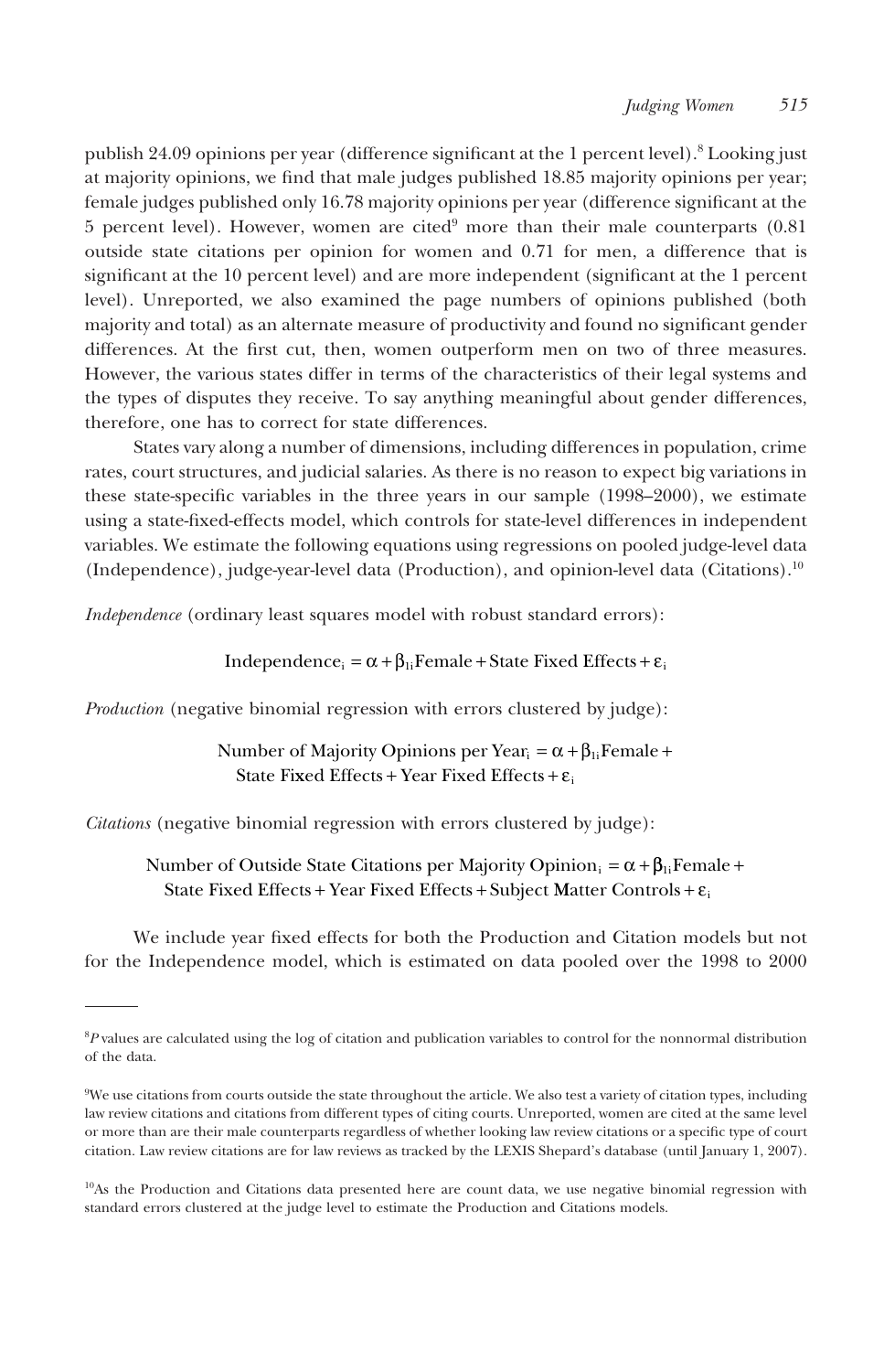|                         |                | Production (Number of<br>Majority Opinions | Citations (Number of<br>Outside-State Citations per |
|-------------------------|----------------|--------------------------------------------|-----------------------------------------------------|
|                         | Independence   | per Year)                                  | Majority Opinion)                                   |
| Female                  | $0.0641**$     | $-0.056$                                   | 0.0145                                              |
|                         | (3.29)         | $(-1.37)$                                  | (0.28)                                              |
| Constant                | $-0.0252$      | $4.117**$                                  | $-0.806**$                                          |
|                         | $(-0.62)$      | (43.99)                                    | $(-3.58)$                                           |
| Subject matter controls | N <sub>o</sub> | N <sub>o</sub>                             | Yes                                                 |
| State fixed effects     | Yes            | Yes                                        | Yes                                                 |
| Year fixed effects      | N <sub>o</sub> | Yes                                        | Yes                                                 |
| $\boldsymbol{N}$        | 350            | 1080                                       | 25025                                               |
| $R^2$                   | 0.299          | N/A                                        | N/A                                                 |

Table 2: Gender and Production, Outside Citations, and Independence for State High Court Judges

NOTES: *T* statistics in parentheses;  $+p < 0.10$ ;  $\frac{p}{p} < 0.05$ ;  $\frac{p}{p} < 0.01$ . The Independence model is estimated on judgelevel data with ordinary least squares with robust standard errors. The Production (judge-year-level data) and Citations (opinion-level data) models are estimated using a negative binomial regression.  $R^2$  is unavailable with negative binomial regressions. Errors in the Production and Citations models are clustered by state judge. Subject matter controls include indicator variables for the following case subject matter areas: administrative, attorney and client, capital punishment, church and state, commercial, criminal, family, First Amendment, labor, property, rights, and torts (with "other" as the base category). The subject matter areas are defined in the Appendix.

sample time period. For the Citations model, estimated on opinion-level data, we include controls for the subject matter of the case. A criminal law case will generate a different number of outside state citations, all else equal, compared with a commercial law case. Subject matter controls (defined in the Appendix) include the following case subject matter areas: administrative, attorney and client, capital punishment, church and state, commercial, criminal, family, First Amendment, labor, property, rights, and torts (with "other" as the base category).

As Table 2 shows, once we correct for state fixed effects, the gender differences for both publications and outside citations disappear, suggesting that men and women are performing at roughly the same levels. Differences remain in the independence regressions after inserting state controls, with female judges scoring higher on independence (significant at the 1 percent level). Thus far, we find little support in the data for the preference story's prediction (Hypotheses 1, 3, and 5) that female judges will underperform—if anything, female judges outperform male judges, at least on our independence measure. To examine the question of the importance of gender effects and judicial performance, we estimate separate models for each of our measures with a variety of control variables.

#### *B. Controlling for Judge Background Characteristics*

The state high court judges in our sample vary on a number of individual characteristics, all of which might affect judicial outcomes. Some of these variables are proxies for human capital, including education, years of experience, or prior profession. An important element of the preference story is that those female lawyers who become judges have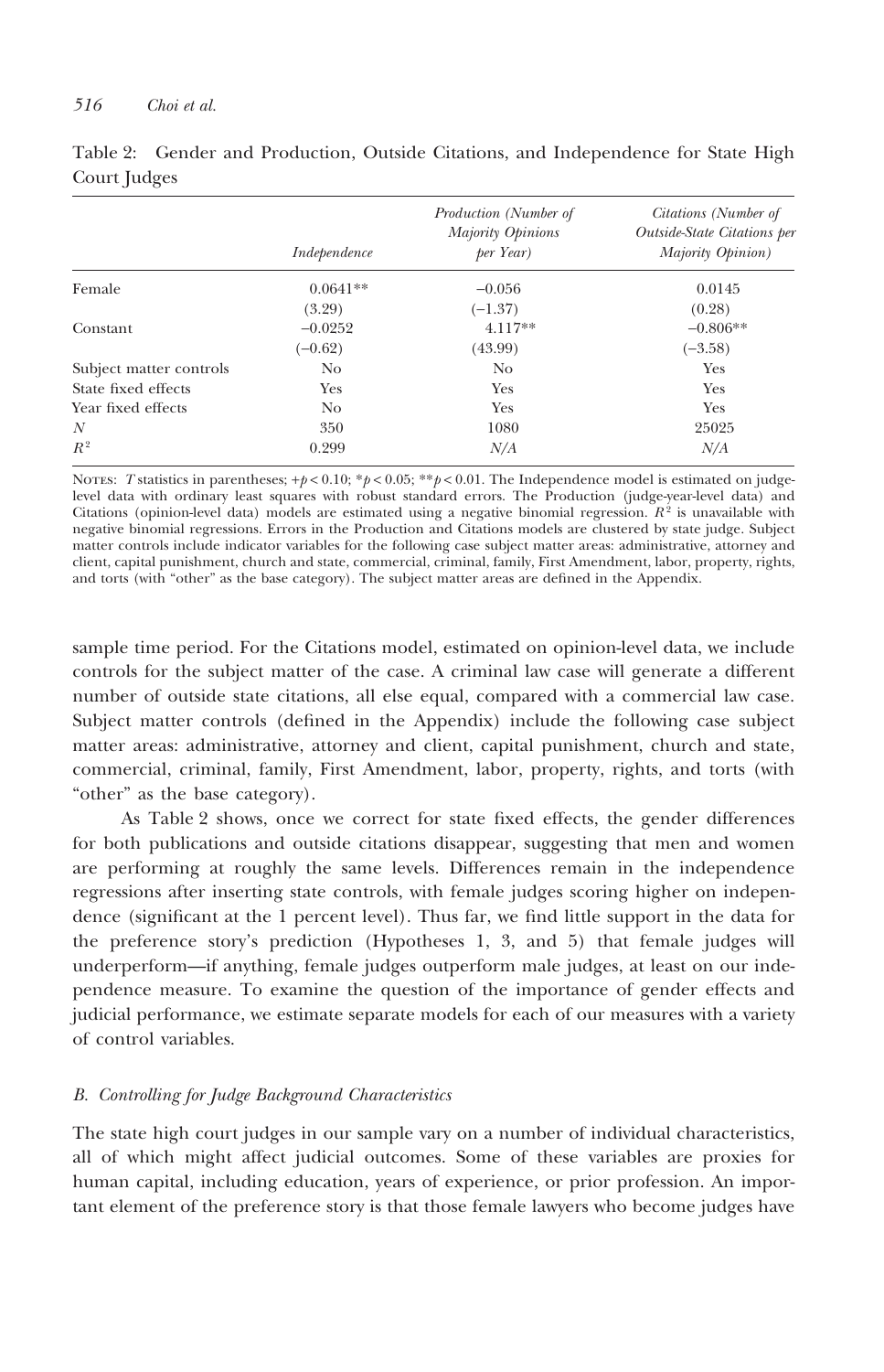a lower accumulated amount of human capital from their careers (including law school and private practice) and, therefore, will not perform as well as the male judges. We find (see Table 1) that the women judges graduated from lower-ranked law schools and undergraduate institutions, have less post-law-school experience or experience on the court, and are generally younger. This suggests that the assumptions underlying the preference story have support. However, our state-fixed-effects findings lead us to ask alternate questions about why we see either insignificant or positive effects for women on our measures of judicial output. The first question is whether the traditional measures of human capital have purchase in the gender and judging narrative. It may be, for example, that the effect of gender is indirect. Judges who graduated from lower-ranked law schools may perform worse due to their relatively lower human capital; women, in turn, are more likely to have graduated from lower-ranked law schools (and thus have lower human capital). If the answer is yes, that the preference story is correct, we should expect to find significance for our judge background variables in our production, quality, and independence models. If the answer is no, and focusing on traditional measures of human capital is the wrong approach, we should see no significant effects of any background variable in the models.

Note that the results already reported in Table 2 suggest that the preference story, with its emphasis on traditional human capital measures, does not hold up. If it had, women would have had scores significantly lower than those for men in our state-fixed-effects models in Table 2. Instead, we found that while women did have lower levels of human capital (on the traditional measures), they still scored just as well as the men on our measures, even without controlling for background differences.

To test the importance of traditional human capital, we add independent variables for a variety of judge-level background factors, collectively referred to as "judge controls," to the Independence, Production, and Citations models of Table 2. Our judge controls include whether the judge was the chief judge of the high court. A judge who is chief judge may have less time to author opinions, but also may command greater respect and receive greater numbers of citations as a result, for her opinions. The chief may also be able to assign herself the more important opinions and garner more citations that way (Langer 2003). For experience, we include the number of years between 1998 and the year in which the judge received her law degree (post-law-school experience) and the number of years the judge has been on the high court (COURT EXPERIENCE). More experienced judges may decide opinions with greater skill, leading to more citations. We include a variable valued at 1 for whether a judge retired from the bench in 2001 or earlier and 0 otherwise (retirement close).

We also include a number of variables specific to the background of the individual judge measured as of 2000. These include the age of the judge (age), whether the judge was married (married), the judge's number of children (number of children), whether the judge was divorced (DIVORCED), and whether the judge's primary experience before becoming a judge was in private practice (private practice). We include the PAJID score for each judge as developed by Brace et al. (2000). These scores locate judges on a political continuum from highly conservative (0) to highly liberal (100). We lastly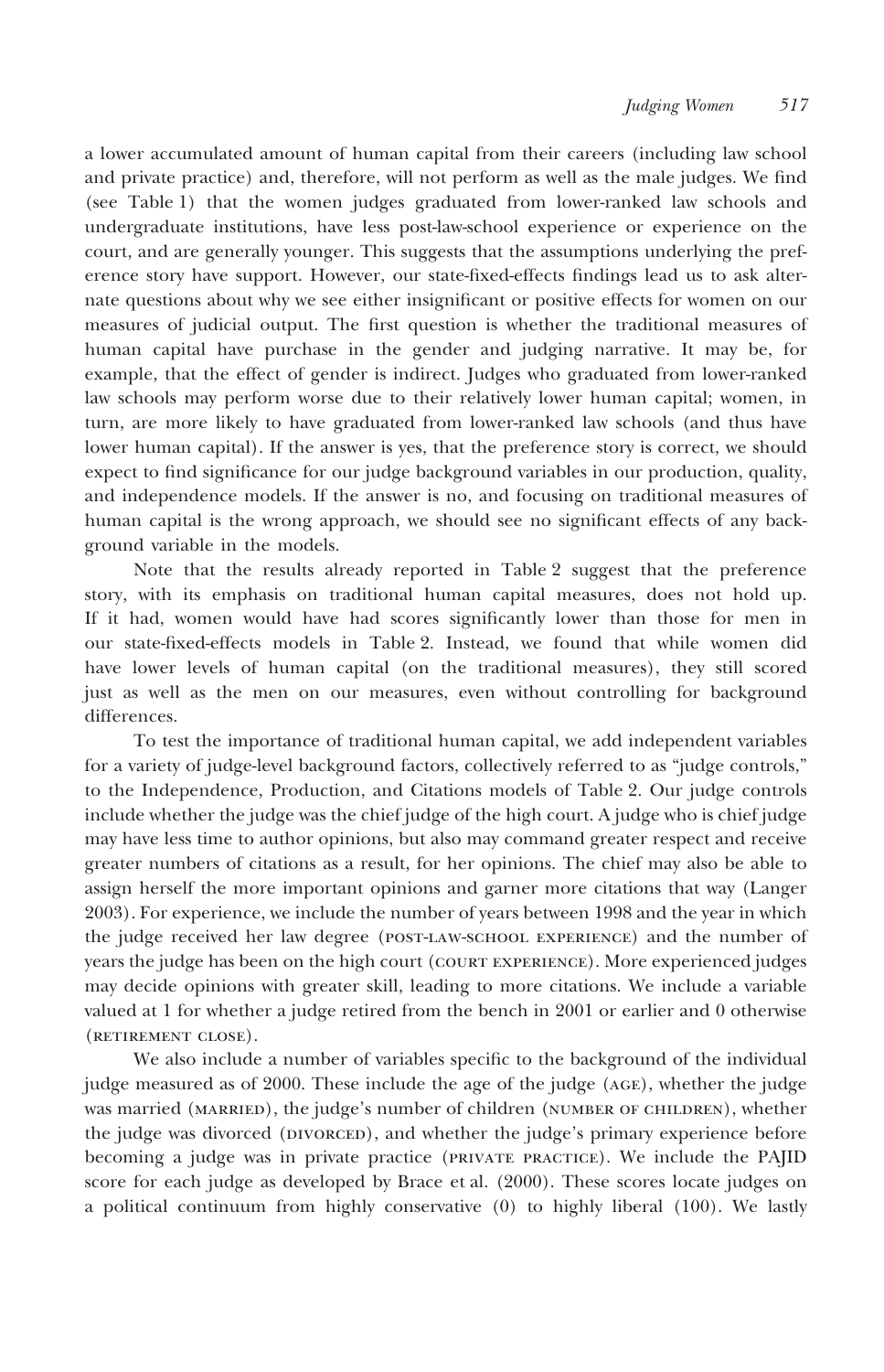|                            | Independence   | Production (Number of Majority<br>Opinions per Year) | Citations (Number of Outside<br>State Citations per Majority<br>Option) |
|----------------------------|----------------|------------------------------------------------------|-------------------------------------------------------------------------|
| Female                     | $0.0809**$     | $-0.0384$                                            | 0.0518                                                                  |
|                            | (3.62)         | $(-1.41)$                                            | (1.08)                                                                  |
| Chief judge                | $-0.0071$      | $-0.0536*$                                           | $-0.0463$                                                               |
|                            | $(-0.28)$      | $(-1.99)$                                            | $(-0.92)$                                                               |
| Court experience           | 0.0021         | $0.0144**$                                           | 0.00237                                                                 |
|                            | (1.04)         | (5.78)                                               | (0.63)                                                                  |
| Post-law-school experience | 0.0001         | $-0.0000929$                                         | $-0.00240$                                                              |
|                            | (0.08)         | $(-0.03)$                                            | $(-0.51)$                                                               |
| Retirement close           | 0.0271         | $-0.254**$                                           | $-0.0590$                                                               |
|                            | (1.11)         | $(-8.29)$                                            | $(-1.22)$                                                               |
| Age                        | 0.0001         | $-0.00161$                                           | $-0.00210$                                                              |
|                            | (0.05)         | $(-0.54)$                                            | $(-0.48)$                                                               |
| Married                    | 0.0286         | 0.0451                                               | $-0.0686$                                                               |
|                            | (1.05)         | (1.25)                                               | $(-1.25)$                                                               |
| Number of children         | $-0.00338$     | $0.0174*$                                            | $0.0319*$                                                               |
|                            | $(-0.37)$      | (2.04)                                               | (2.08)                                                                  |
| Divorced                   | 0.0638         | 0.0369                                               | $-0.0701$                                                               |
|                            | (1.58)         | (1.12)                                               | $(-0.83)$                                                               |
| Private practice           | $-0.0344$      | $0.0696+$                                            | 0.0335                                                                  |
|                            | $(-1.04)$      | (1.96)                                               | (0.59)                                                                  |
| PAJID                      | 0.00004        | 0.00100                                              | 0.00118                                                                 |
|                            | (0.07)         | (1.53)                                               | (1.15)                                                                  |
| US News JD ranking         | $-0.0006$      | 0.000325                                             | 0.0000995                                                               |
|                            | $(-1.64)$      | (0.82)                                               | (0.15)                                                                  |
| In-state law school        | 0.0286         | $-0.0704*$                                           | 0.00360                                                                 |
|                            | (1.18)         | $(-2.31)$                                            | (0.07)                                                                  |
| Constant                   | $-0.00460$     | $4.031**$                                            | $-0.397$                                                                |
|                            | $(-0.04)$      | (28.11)                                              | $(-1.60)$                                                               |
| Subject matter controls    | N <sub>o</sub> | N <sub>o</sub>                                       | Yes                                                                     |
| State fixed effects        | Yes            | Yes                                                  | Yes                                                                     |
| Year fixed effects         | No             | Yes                                                  | Yes                                                                     |
| N                          | 327            | 943                                                  | 23629                                                                   |
| $R^2$                      | 0.339          | N/A                                                  | N/A                                                                     |

Table 3: Gender and Production, Citations, and Independence for State High Court Judges (with Judge Controls)

NOTES: *T* statistics in parentheses;  $+p < 0.10$ ; \* $p < 0.05$ ; \*\* $p < 0.01$ . The Independence model is estimated on judgelevel data with ordinary least squares with robust standard errors. The Production (judge-year-level data) and Citations (opinion-level data) models are estimated using a negative binomial regression.  $R<sup>2</sup>$  is unavailable with negative binomial regressions. Errors in the Production and Citations models are clustered by state judge. Subject matter controls include indicator variables for the following case subject matter areas: administrative, attorney and client, capital punishment, church and state, commercial, criminal, family, First Amendment, labor, property, rights, and torts (with "other" as the base category).

include variables relating to the judge's education, including the *U.S. News* ranking of the judge's law school measured in 2002 (US News JD ranking), and whether the judge went to an in-state law school (in-state law school). Table 3 reports the results of the models. We include in the Appendix a description of the sources for all our variables.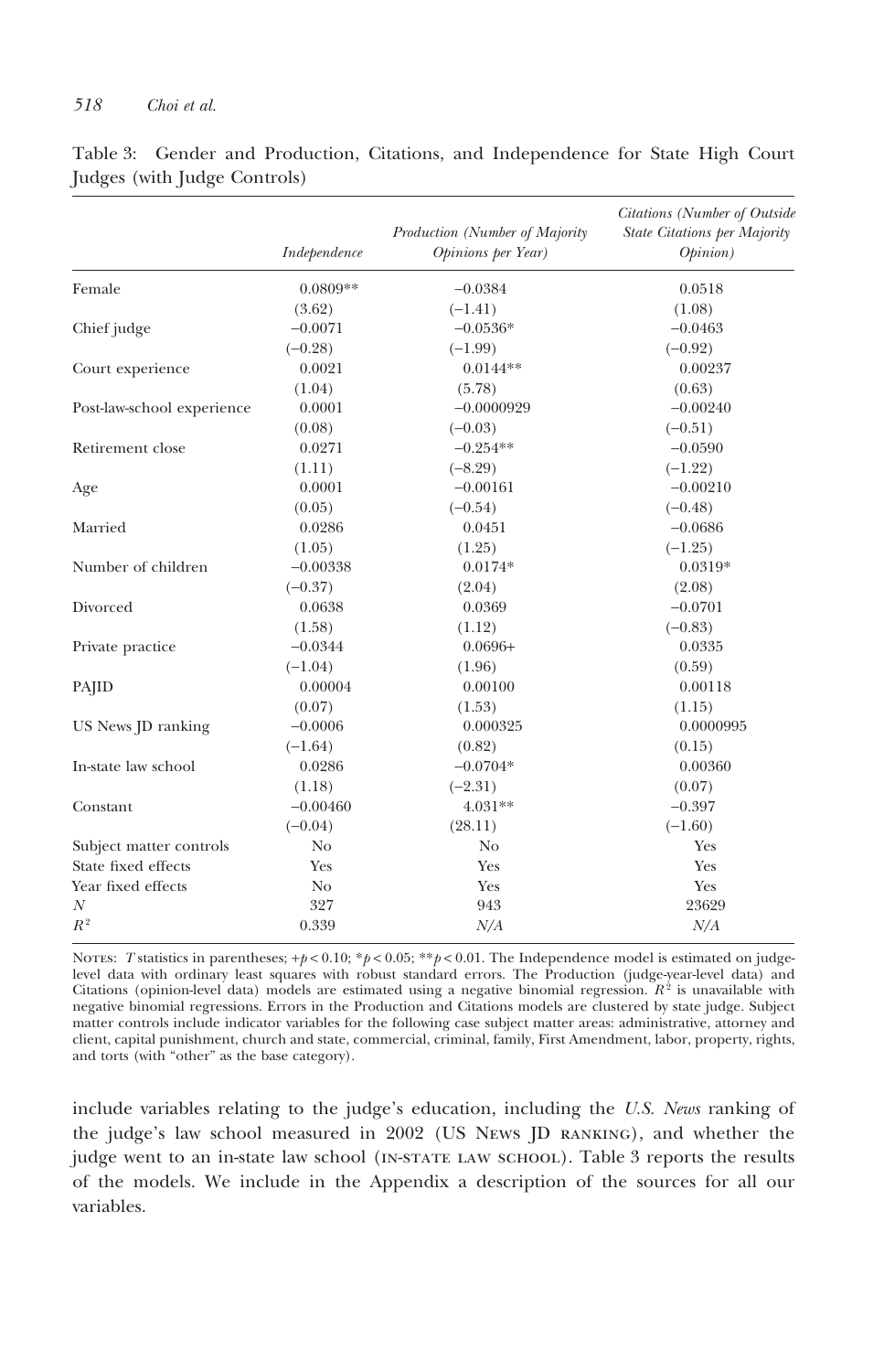#### 1. Publications

We estimate a negative binomial regression model for production, with the number of majority opinions per year as the dependent variable, adding judge controls to the model in Table 2 (errors clustered by judge). In the model, as reported in Table 3, FEMALE is insignificant. For all judges, whether the judge was the chief judge and whether the judge was close to retirement turn out to be relevant; both have a negative effect on publication rates. This is not surprising, as chief judges have additional responsibilities, while a judge who is close to retirement may be slowing down. None of the traditional human capital measures, such as prior employment or law or undergraduate school rankings, are significant. The years of court experience and the number of children a judge has, as well as whether the judge attended an in-state law school or has private practice experience, are also significant.

#### 2. Citations

We estimate a negative binomial regression model for production, with the number of outside-state citations to majority opinions as the dependent variable, adding judge controls to the model in Table 2 (errors clustered by judge). In the model, as reported in Table 3, female is insignificant. Moreover, except for the number of children the judge has, none of the judge "control" variables are significant. The level of analysis here is the individual opinion, so the number of observations is much higher than in the Production model of Table 3; state, subject matter, and year controls are included.

#### 3. Independence

In the Independence model of Table 3 with the addition of judge controls, we find that the coefficient on female remains positive and significant at the 1 percent level. The Independence model is estimated with ordinary least squares with robust standard errors. As with the Independence model in Table 2, the Independence model in Table 3 provides evidence in support of the view that female judges perform as well if not better than male judges. To summarize, the above three sets of findings are inconsistent with Hypotheses 1, 3, and 5. We find little support for the preference story, as almost none of the background variables are significant.

Overall, these findings suggest that women serving on state supreme courts are either able to overcome their lack of training, or that the job of being a state high court judge simply does not require skills learned in higher-ranked law schools and private practice. These results call into question the focus on traditional measures of human capital in predicting the performance of female (and male) judges.

#### *C. Predictions of Differential Interests*

Our next two hypotheses (2 and 4) draw on the idea that women might have different subject area interests than men and, therefore, might invest effort in law making in different areas than men. One possible criticism of our results is that women are on par with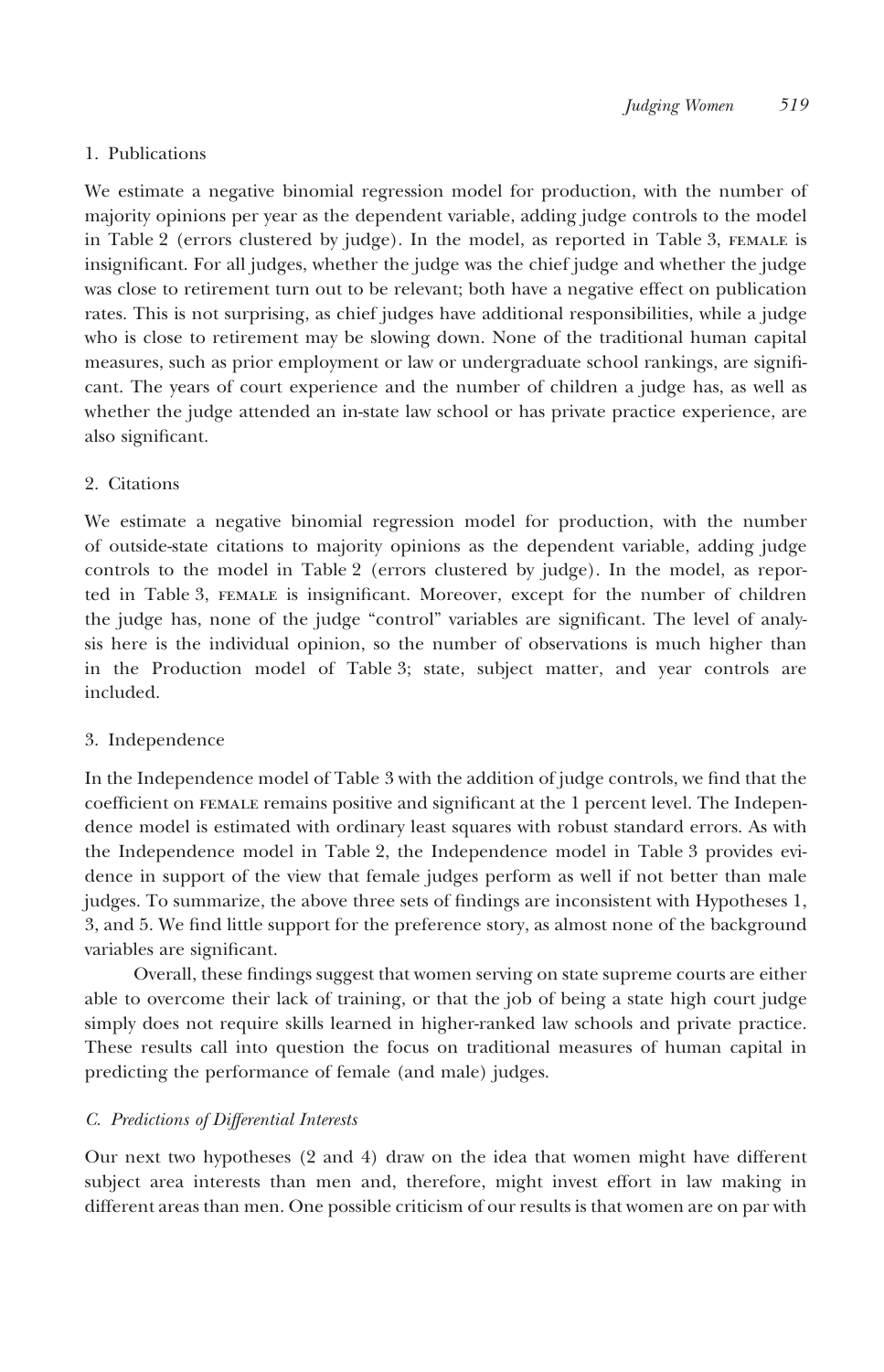|                        | Number of Majority    | Number of Majority      |         | Female Significant          |
|------------------------|-----------------------|-------------------------|---------|-----------------------------|
|                        | Opinions per Year-Men | Opinions per Year—Women | z Value | in Full Model? <sup>2</sup> |
| Administrative         | 1.354                 | 1.139                   | 0.0729  | N <sub>o</sub>              |
| Attorney               | 0.578                 | 0.566                   | 0.6102  | N <sub>o</sub>              |
| Capital                | 0.738                 | 0.629                   | 0.1538  | N <sub>o</sub>              |
| Church                 | 0.006                 | 0.000                   | 0.7639  | Yes, negative               |
| Commercial             | 2.809                 | 2.386                   | 0.2071  | N <sub>o</sub>              |
| Criminal               | 6.162                 | 5.562                   | 0.7115  | Yes, negative               |
| Family                 | 1.417                 | 1.457                   | 0.9577  | No                          |
| <b>First Amendment</b> | 0.062                 | 0.037                   | 0.1495  | Yes, negative               |
| Labor                  | 1.565                 | 1.270                   | 0.3524  | Yes, negative               |
| Property               | 1.156                 | 1.015                   | 0.7088  | No                          |
| Rights                 | 0.298                 | 0.330                   | 0.8983  | No                          |
| Torts                  | 2.296                 | 2.097                   | 0.7527  | No.                         |
| Other                  | 0.405                 | 0.296                   | 0.1853  | No.                         |
| Total                  | 18.846                | 16.783                  | 0.3381  | N <sub>o</sub>              |

Table 4: Gender and Subject Matter Differences in Production for State High Court Judges

a Each model used the log of the number of published majority opinions within a subject matter category for each judge as the dependent variable, with female, judge controls, and state and year fixed effects as independent variables. This column indicates whether the female gender variable is a significant predictor of the log of the number of published majority opinions within the specific subject matter category, and whether the variable has a positive or negative effect.

NOTES: *Z* values calculated using a Mann-Whitney test. The dependent variable in the Full model is the number of majority opinions in a particular subject matter area summed for the 1998 to 2000 period for each judge. Female, judge controls, and state and year fixed effects as independent variables (estimated with negative binomial regressions on judge-level data). We estimate the Full model using a negative binomial regression model with robust standard errors on judge-level data.

men only because they excel in certain traditionally female-focused areas of law (such as family law). Outside these areas, the preference story may still prevail. To examine this question, we examined publication and citation numbers as a function of specific subject  $\arccos.$ <br/> $^{11}$ 

Table 4 reports summary statistics on the number of majority opinions published per year categorized by gender and by subject matter. We borrow the subject areas from Epstein and Segal (2000) (see Appendix for definition of subject matter categories). We find a wide variety of significant differences with simple difference of means tests, although there are no clear patterns of gender-specific subject specialization. Generally, female judges publish fewer majority opinions in the administrative category of cases. This difference—or the lack of other differences—may be driven by underlying differences in caseloads across the different states and other factors. To control for this, we estimate a series of negative binomial regression models with robust standard errors on judge-level data using the number of published majority opinions within each specific subject matter category

 $<sup>11</sup>$ For independence, because the measure is a function of cases where the judges openly disagreed in writing, the</sup> number of data points is relatively small as compared to the data on citations and publications. The result of having fewer data points on the independence variable is that it is not meaningful to break those data down by subject area.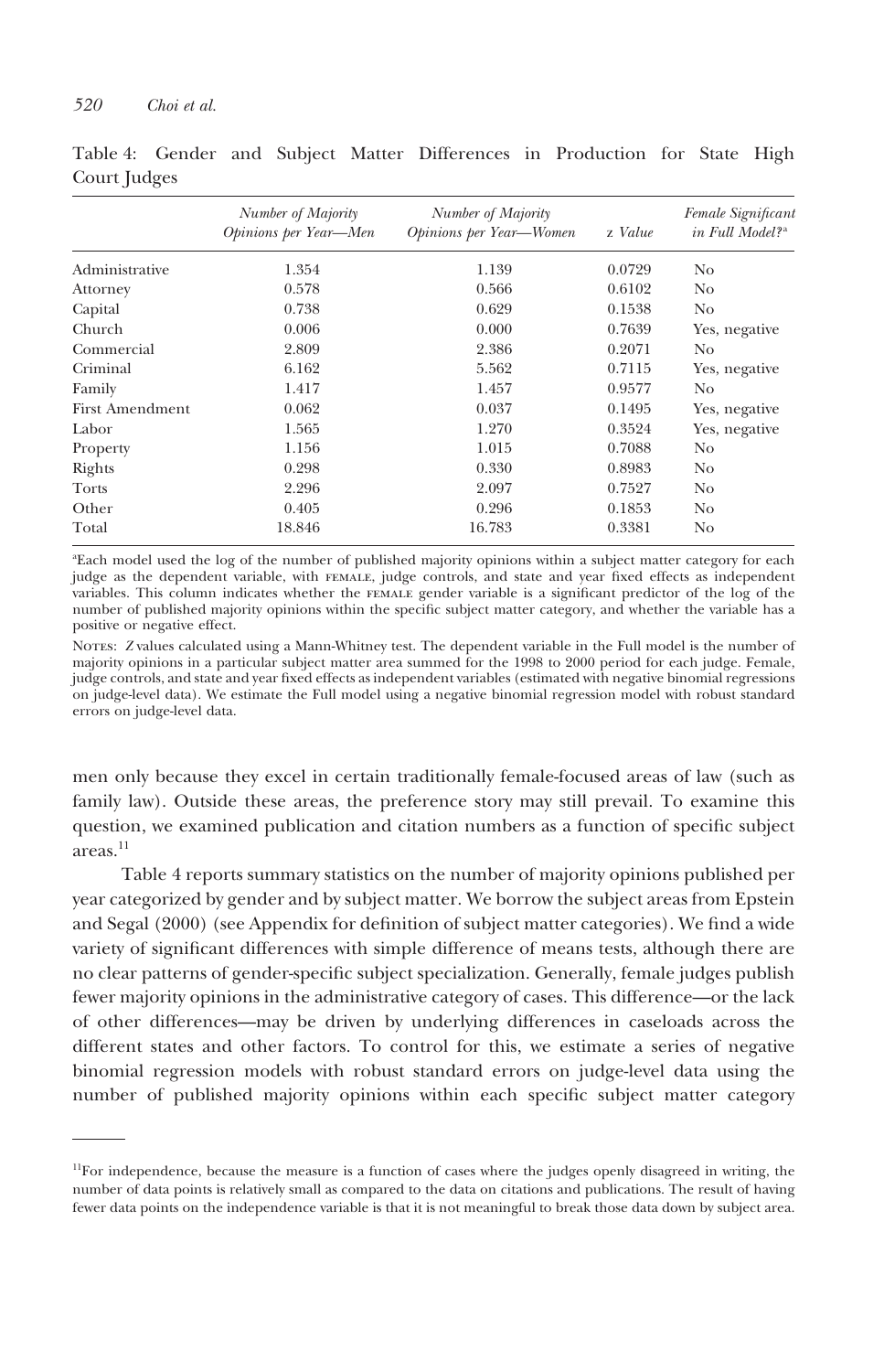summed for the 1998 to 2000 period for each judge as the dependent variable and include female, judge controls, and state and year fixed effects as independent variables (referred to in Table 4 as the "Full" model). Table 4 reports that in the series of Full models, female judges publish fewer majority opinions in the church, criminal, First Amendment, and labor categories. Based on these models, women do seem to publish less than men in several areas, but none of these are in "traditional" female-focused subject matter areas as predicted in Hypothesis 2. Moreover, there is no indication that women are publishing more cases in the family law area.

Turning to Hypothesis 4, we examine whether women are cited less or more in specific subject areas. As women may be seen as experts in areas relating to family law or gender-based rights, we expect that women will be cited more in these areas, but less in areas such as business law that are outside of women's stereotypical domain. Looking first at the number of outside state citations to majority cases published in each subject area, we find no differences in citation rates between men and women in any particular subject area (although women are cited more in the residual "other" category; significant at the 10 percent level).

We estimate a series of negative binomial regressions with robust standard errors on judge-level data with the sum of the number of outside-state citations to all majority opinions in a particular subject matter area written by a judge during the 1998 to 2000 period as the dependent variable. We include gender, judge controls, and state and year fixed effects as independent variables (referred to in Table 5 as the "Full" model). We find that female is not significant in any of these models in explaining the number of outsidestate citations for specific subject matter areas. Female judges are not cited significantly less than are their male counterparts in any subject area, suggesting that other judges view female judges' opinions as holding the same weight as their male counterparts' opinions.

# V. Gender in the Federal Courts

To evaluate whether our results are unique to the state high courts, where there is tremendous variation in terms of court systems and state effects, we report data on the federal courts of appeals and district courts for roughly the same time periods (1998–2000 for the courts of appeal and  $2001-2002$  for the district courts).<sup>12</sup> Owing to constraints in the data sets, we are able to estimate gender comparisons for only a subset of the hypotheses. Further, because of the relatively small size of the appeals court data set, we were unable to use as many controls as we did with the state court data.

### *A. Appeals Courts*

The data for the courts of appeals, collected for a prior project (Choi & Gulati 2008) have information for all the active federal circuit court judges during the period 1998 to 2000

 $12$ The time periods for the different data sets do not perfectly overlap because the federal court data were collected for different projects; see Choi et al. (2010) and Choi and Gulati (2008).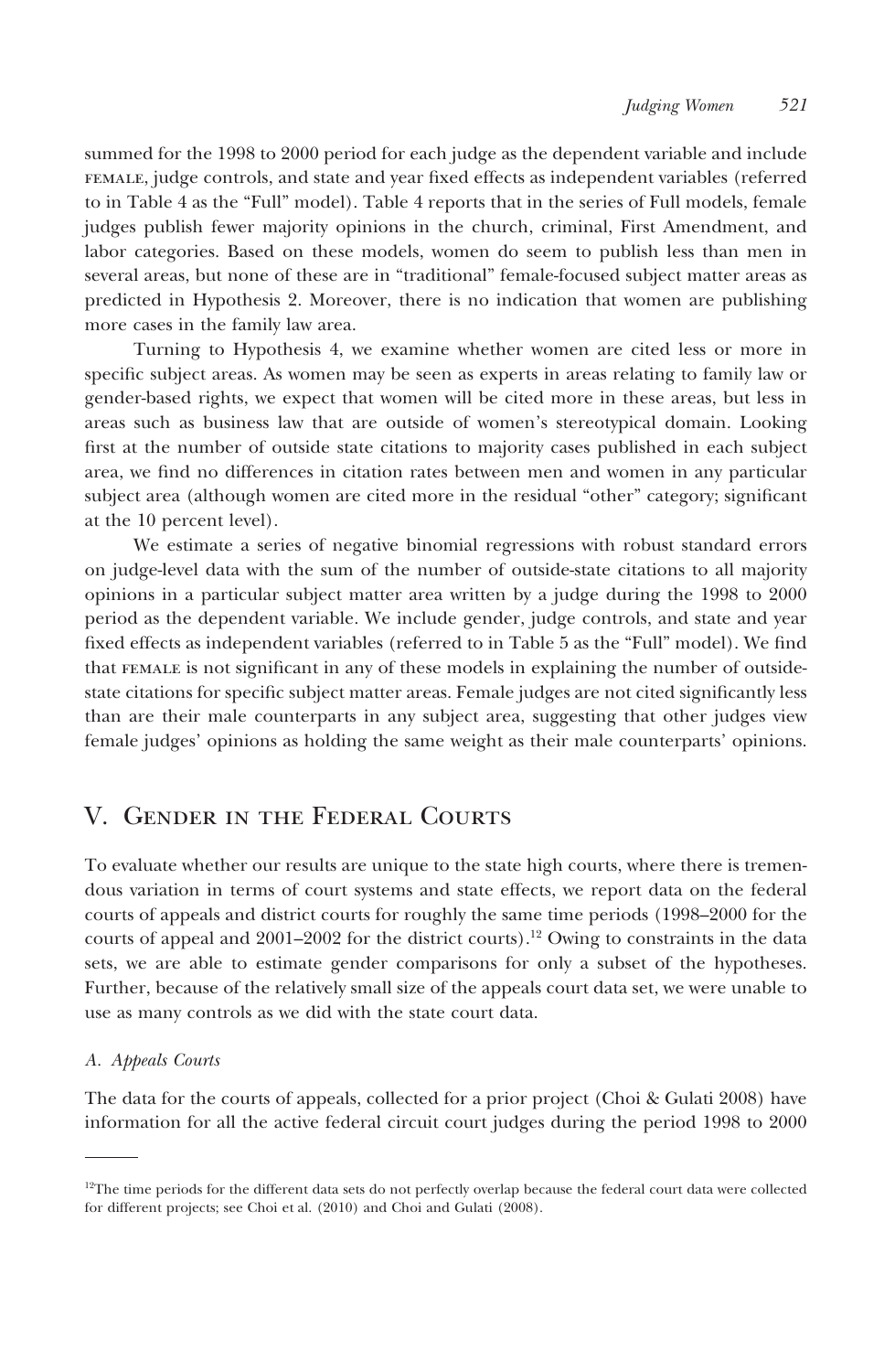|                        | Number of Outside-State<br>Citations per Majority<br>Opinion-Men | Number of Outside-State<br>Citations per Majority<br>Opinion-Women | z Value | Female Significant in<br>Full Model? |
|------------------------|------------------------------------------------------------------|--------------------------------------------------------------------|---------|--------------------------------------|
| Administrative         | 0.452                                                            | 0.488                                                              | 0.5402  | N <sub>o</sub>                       |
| Attorney               | 0.707                                                            | 0.736                                                              | 0.7922  | N <sub>o</sub>                       |
| Capital                | 0.786                                                            | 1.170                                                              | 0.6452  | N <sub>o</sub>                       |
| Church                 |                                                                  |                                                                    |         |                                      |
| Commercial             | 0.983                                                            | 1.133                                                              | 0.5588  | N <sub>o</sub>                       |
| Criminal               | 0.662                                                            | 0.716                                                              | 0.9002  | No                                   |
| Family                 | 0.625                                                            | 0.939                                                              | 0.7548  | N <sub>o</sub>                       |
| <b>First Amendment</b> | 1.191                                                            | 1.182                                                              | 0.7967  | N <sub>o</sub>                       |
| Labor                  | 0.436                                                            | 0.478                                                              | 0.7964  | No                                   |
| Property               | 0.455                                                            | 0.536                                                              | 0.4596  | No                                   |
| Rights                 | 1.203                                                            | 0.976                                                              | 0.4870  | No                                   |
| Torts                  | 0.954                                                            | 1.056                                                              | 0.1591  | No                                   |
| Other                  | 0.471                                                            | 0.662                                                              | 0.0928  | No                                   |
| Total                  | 0.708                                                            | 0.814                                                              | 0.0009  | No                                   |

Table 5: Gender and Subject Matter Differences in Citation Rates for State High Court Judges

a Each model used the number of outside-state citations for majority cases in each subject area as the dependent variable, with female, judge controls, and state and year fixed effects as independent variables. As with the publication table, this column indicates whether the female gender variable is a significant predictor of the level of citations from outside the state a case receives, and whether the variable has a positive or negative effect.

NOTES: *Z* values are calculated using a Mann-Whitney test. There were no majority opinions authored by a female judge in the church category. The dependent variable in the Full model is the sum of the number of outside-state citations to all majority opinions in a particular subject matter area written by a judge during the 1998 to 2000 period (estimated with negative binomial regressions on judge-level data). Female, judge controls, and state and year fixed effects as independent variables. We estimate the Full model using a negative binomial regression model with robust standard errors on judge-level data.

who had been on the bench at least two years and were under the age of 65 at the time. Data were collected for three measures similar to our measures of state judge quality: number of majority opinions published per judge (for the 1998 to 2000 time period), the average outside federal circuit citations to majority opinions per judge, and co-partisan disagreements, controlling for the political makeup of a particular circuit court (as a measure of independence).<sup>13</sup> We estimate ordinary least square regression models with INDEPENDENCE and the  $log$  of  $1 +$  the average outside federal circuit citations per majority opinion as dependent variables on circuit-judge-level data. We estimate a negative binomial regression with the number of majority opinions published per judge in the 1998 to 2000 time period as the dependent variable on judge-level data.14 In all our models we include female as an independent variable and controls for circuit effects since the circuits likely differ in both behavioral norms and caseloads.

<sup>13</sup>We did not have data on subject areas so as to be able to test whether there were gender differences in the types of cases the judges wrote opinions on or for which they received citations.

 $14$ The number of majority opinions published per circuit court judge in the 1998 to 2000 time period is count data, making the negative binomial regression model appropriate.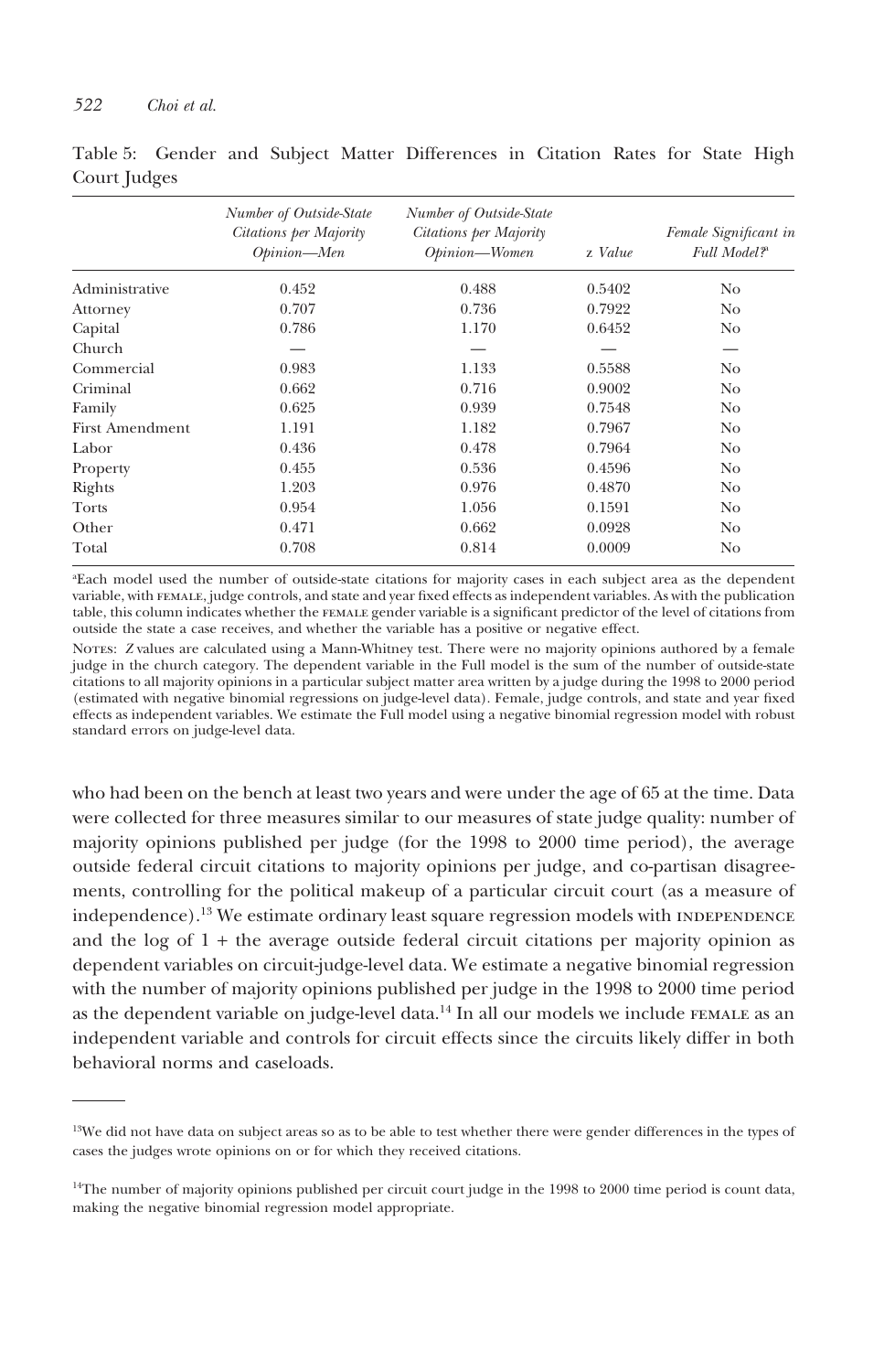|                 | Independence | Production (Number of Majority)<br>Opinions per Judge) | Citations (Log of $1 + Average$<br>Outside Federal Circuit<br>Citations per Opinion) |
|-----------------|--------------|--------------------------------------------------------|--------------------------------------------------------------------------------------|
| Female          | $-0.0285$    | $-0.048$                                               | 0.00207                                                                              |
|                 | $(-0.76)$    | $(-0.86)$                                              | $(-1.76)$                                                                            |
| Constant        | $-0.0615$    | 4.875**                                                | $1.800**$                                                                            |
|                 | $(-0.54)$    | (89.09)                                                | (26.62)                                                                              |
| Circuit effects | Yes          | Yes                                                    | Yes                                                                                  |
| N               | 98           | 98                                                     | 98                                                                                   |
| $R^2$           | 0.144        | N/A                                                    | 0.403                                                                                |

#### Table 6: Federal Court of Appeals Judges

NOTES: *T* statistics in parentheses;  $+p < 0.10$ ; \* $p < 0.05$ ; \*\*  $p < 0.01$ . The Independence and Citations models are estimated on judge-level data using ordinary least squares with robust standard errors. The Production (number of majority opinions) model is estimated on judge-level data using negative binomial regression with robust standard errors.

The coefficients for female in all the models of Table 6 are not significantly different from zero. We find that female circuit court judges do not have significant differences in independence, production (measured by the number of majority opinions), and citations from courts outside their federal circuit compared with male judges.

#### *B. District Court*

For the district courts, we used data for the 629 federal district judges who were active in the  $2001-2002$  period.<sup>15</sup> Because these judges sit individually, we are unable to calculate independence scores in a fashion similar to the state high courts; instead, we focus on two dependent variables. We use the average publications per filing as our measure of production, assessed using district-judge-level data. We define the average publications per filing for a federal district court judge as the total number of published opinions for the judge divided by the average number of filings per judge in that judge's district (total filings for the district divided by number of judgeships in that district).<sup>16</sup> We use as our measure of citations the number of outside positive citations per majority opinion assessed on opinion-level data. We track the number of positive outside-circuit federal court citations to

<sup>&</sup>lt;sup>15</sup>We lack data on all our control variables for each judge, leading to fewer observations in our regression models in Table 7. For example, we have full data for only 533 district court judges in the publications per filings model in Table 7.

 $16$ By published opinions, we mean opinions that are available in the published reports issued by Westlaw. Although Westlaw can publish whatever opinions it wants to publish, anecdotal reports suggest that Westlaw simply publishes whatever opinions judges choose to designate as published opinions. In recent years, because of the widespread availability of judicial decisions in electronic databases, and particularly due to the passage of the E-Government Act, the distinction between published and unpublished opinions may have become less important. However, we suspect that the choice to send an opinion for inclusion in the print version is still an important one that reveals information about the case in question and the judge. That said, we constrain our database of opinions to roughly the period immediately prior to the passage of the E-Government Act in late 2002. See E-Government Act of 2002 (Pub. L. 107-347, 116 Stat. 2899, 44 U.S.C. § 101, H.R. 2458/S. 803) (enacted Dec. 17, 2002, with an effective date for most provisions of Apr. 17, 2003).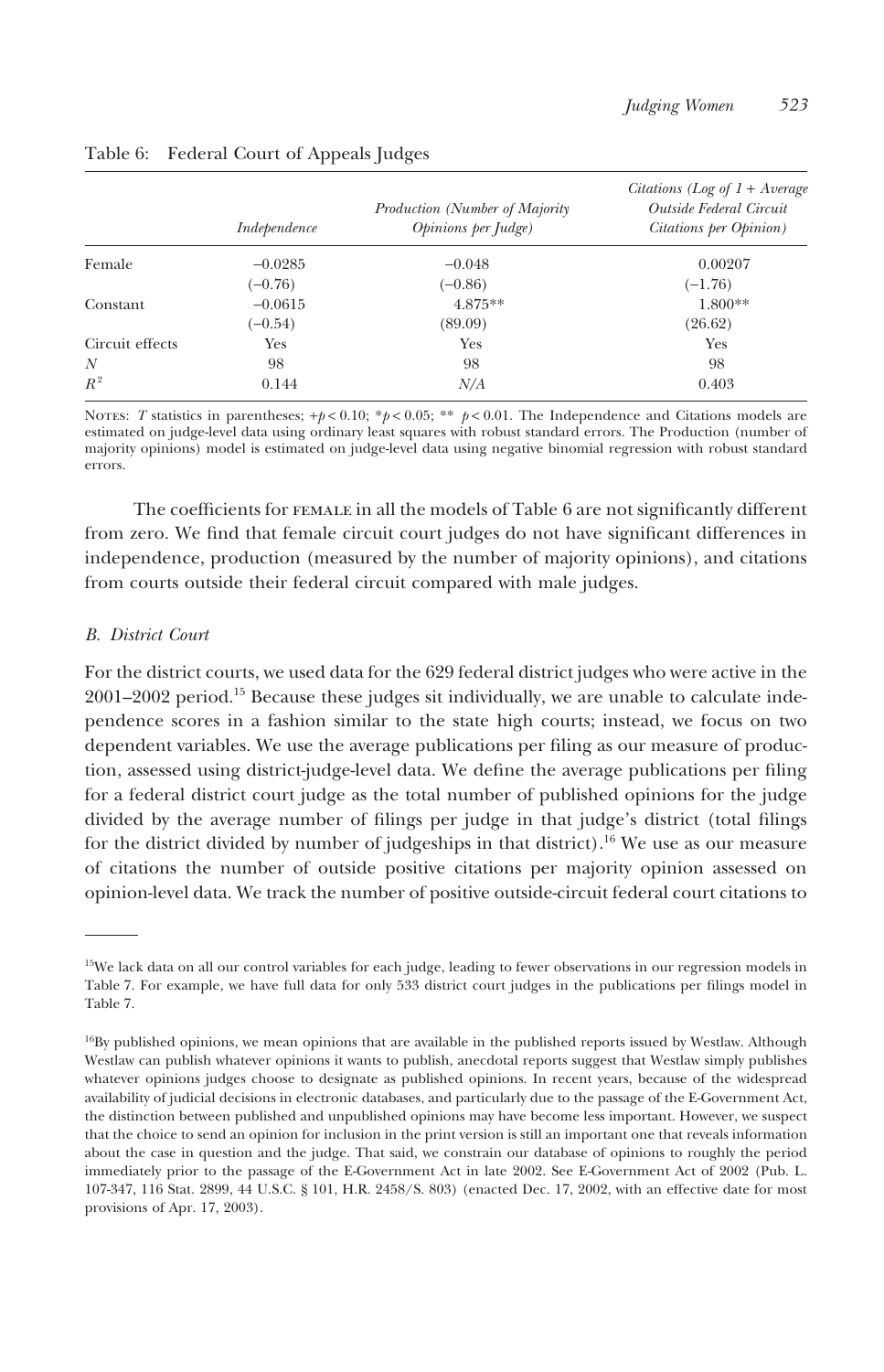|                         | <i>Production:</i> ( <i>Log of <math>1 + Average</math></i> )<br>Publications per Filing) | Citations (Number of Outside Positive<br>Citations per Majority Opinion) |
|-------------------------|-------------------------------------------------------------------------------------------|--------------------------------------------------------------------------|
| Female                  | $-0.000641$                                                                               | $0.01794*$                                                               |
|                         | $(-0.18)$                                                                                 | (3.13)                                                                   |
| Constant                | $0.0204**$                                                                                | $0.4563**$                                                               |
|                         | (3.37)                                                                                    | (14.56)                                                                  |
| District judge controls | Yes                                                                                       | Yes                                                                      |
| $\boldsymbol{N}$        | 533                                                                                       | 12,173                                                                   |
| $R^2$                   | 0.064                                                                                     | N/A                                                                      |

#### Table 7: Federal District Court Judges

NOTES: *T* statistics in parentheses;  $+p < 0.10$ ; \* $p < 0.05$ ; \*\* $p < 0.01$ . District judge controls are defined in the text in Section V.B. The Production model is estimated on judge-level data using ordinary least squares with robust standard errors. The Citations model is estimated on opinion-level data using negative binomial regression. Errors in the Citations model are clustered by federal district judge.

a federal district judge's published majority opinions using Westlaw. As is common in the citation literature, we use outside-circuit citations rather than total citations (including in-circuit citations) because in-circuit citations might reflect intracircuit norms.<sup>17</sup>

We estimate an ordinary least square regression model with the log of  $1 + \text{average}$ publications per filings as the dependent variable on district-judge-level data. We estimate a negative binomial regression with the number of outside positive citations per majority opinion as the dependent variable on opinion-level data.18 Our key independent variable in our regression models for district judges is female. We use the following for district judge controls: we include indicator variables for black judges (BLACK), and judges of other racial minority groups (other race). Our experience variables include indicator variables for the judge's prior profession immediately before becoming a federal district court judge as follows: whether the judge worked as a judge, such as a magistrate judge, prior to becoming a federal district court judge (prior judge), the judge worked as a prosecutor (prior prosecutor), and the judge worked in private practice (prior private practice). To capture the salience of a judge's mix of cases, we develop a variable (salient) by dividing the judge's number of salient published cases by the judge's total number of published cases. Salient cases are those involving church and state, campaign finance, federalism, First Amendment, and other constitutional rights (Choi & Gulati 2008, which relies on the methodology of Epstein & Segal 2000). For our political controls, we use an indicator variable for whether the judge was appointed by a Democratic president (JUDGE DEMOcrat) and a variable for the judge's experience in years defined as the difference between 2002 and the appointment year of the judge (JUDGE EXPERIENCE). We also include in our district judge controls an indicator variable for chief judge status during either 2001 or 2002 or both (chief judge) and an indicator variable for whether the judge attended one of the

<sup>&</sup>lt;sup>17</sup>This number includes citations by state courts that are outside the circuit in question.

<sup>&</sup>lt;sup>18</sup>The number of outside positive citations to a majority opinion is count data, making the negative binomial regression model appropriate.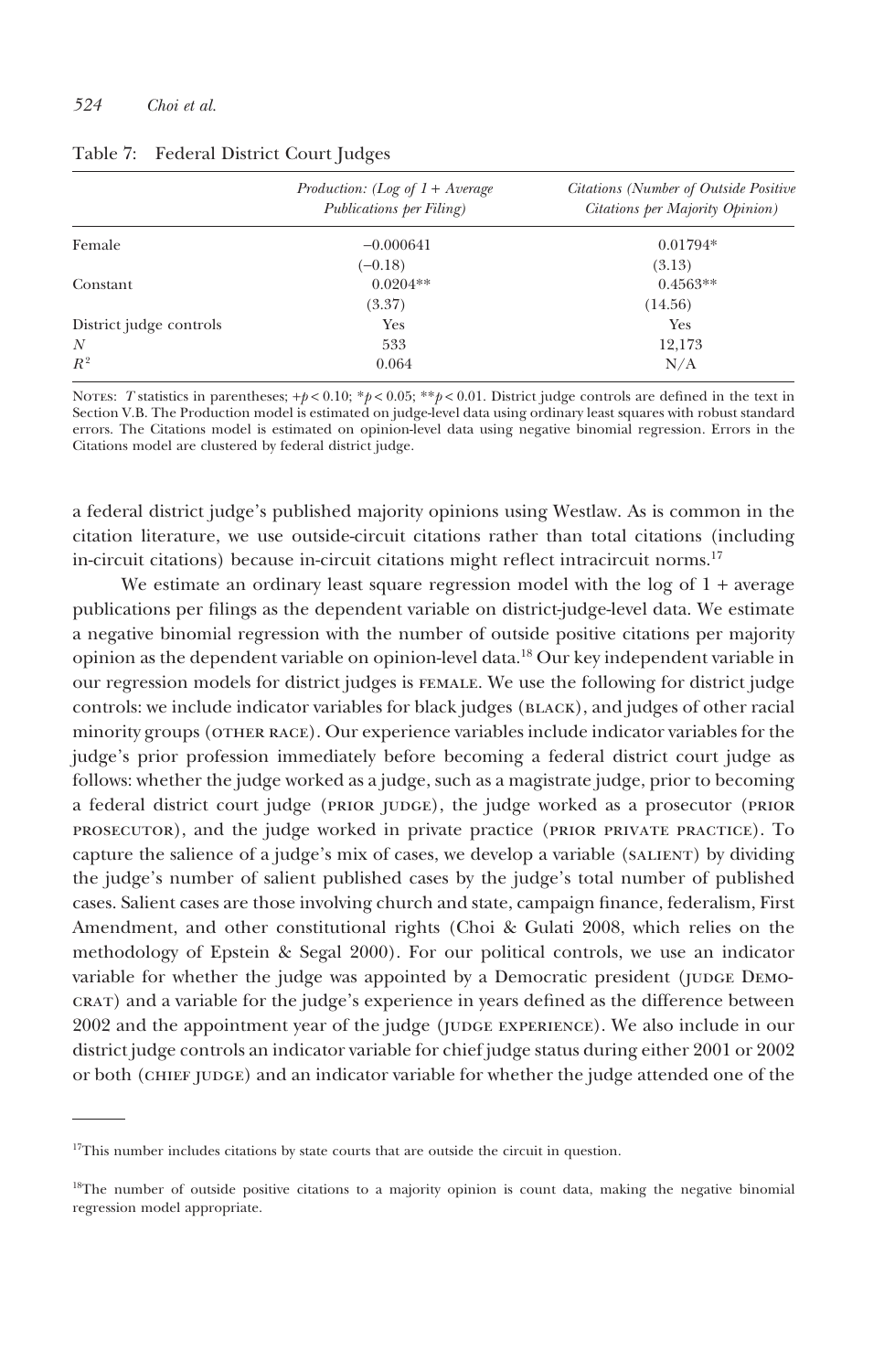|           | Production (Number of Majority | Citations (Number of Outside<br>Federal Circuit Citations to |
|-----------|--------------------------------|--------------------------------------------------------------|
|           | <i>Opinions</i> )              | Majority Opinions)                                           |
|           | 2004-2006                      |                                                              |
| Calabresi | 72                             | 784                                                          |
| Clement   | 81                             | 240                                                          |
| Garland   | 65                             | 264                                                          |
| Garza     | 112                            | 255                                                          |
| Jones     | 77                             | 335                                                          |
| Lynch     | 215                            | 998                                                          |
| McConnell | 119                            | 630                                                          |
| McKeown   | 67                             | 404                                                          |
| Raggi     | 53                             | 438                                                          |
| Schroeder | 60                             | 120                                                          |
| Sotomayor | 90                             | 706                                                          |
| Wardlaw   | 51                             | 207                                                          |
| Wilkinson | 88                             | 537                                                          |
| Williams  | 123                            | 397                                                          |
| Wood      | 156                            | 831                                                          |

#### Table 8: Sotomayor Data

Notes: Both the number of majority opinions and the number of outside federal circuit citations are measured for the 2004 to 2006 time period.

three top law schools as measured by *U.S. News* in 1992—Harvard, Yale, and Stanford which also were the three law schools most frequently represented among the circuit court judges in our sample (TOP SCHOOL).

We do not find significant gender differences in the average publications per filing, but we do find significant gender differences in the outside positive citations for published majority opinions, with women outperforming men (significant at the 5 percent level).<sup>19</sup>

#### *C. Justice Sotomayor Versus the Others*

As Justice Sotomayor's statements and the reactions they generated were the starting point for our project, we examined data on her as well. To estimate a meaningful comparison, we calculated the number of majority opinions (published) and the number of outside federal circuit citations to all majority opinions for the 2004 to 2006 period for then-Judge Sotomayor. As a control, we estimated similar measures for six court of appeals judges who were rumored either to have been on President Obama's short list or President Bush's short list. In addition, we also included two other Second Circuit judges who were active during the same period, Judges Calabresi and Raggi.

 $19$ It is possible that gender may work indirectly through judge characteristics (e.g., if a female judge is more or less likely to become a chief judge). Including district judge controls may therefore understate the impact of gender. As a robustness test, we removed the district judge controls and substituted district court effects. Unreported, we obtained the same qualitative results for both models of Table 7.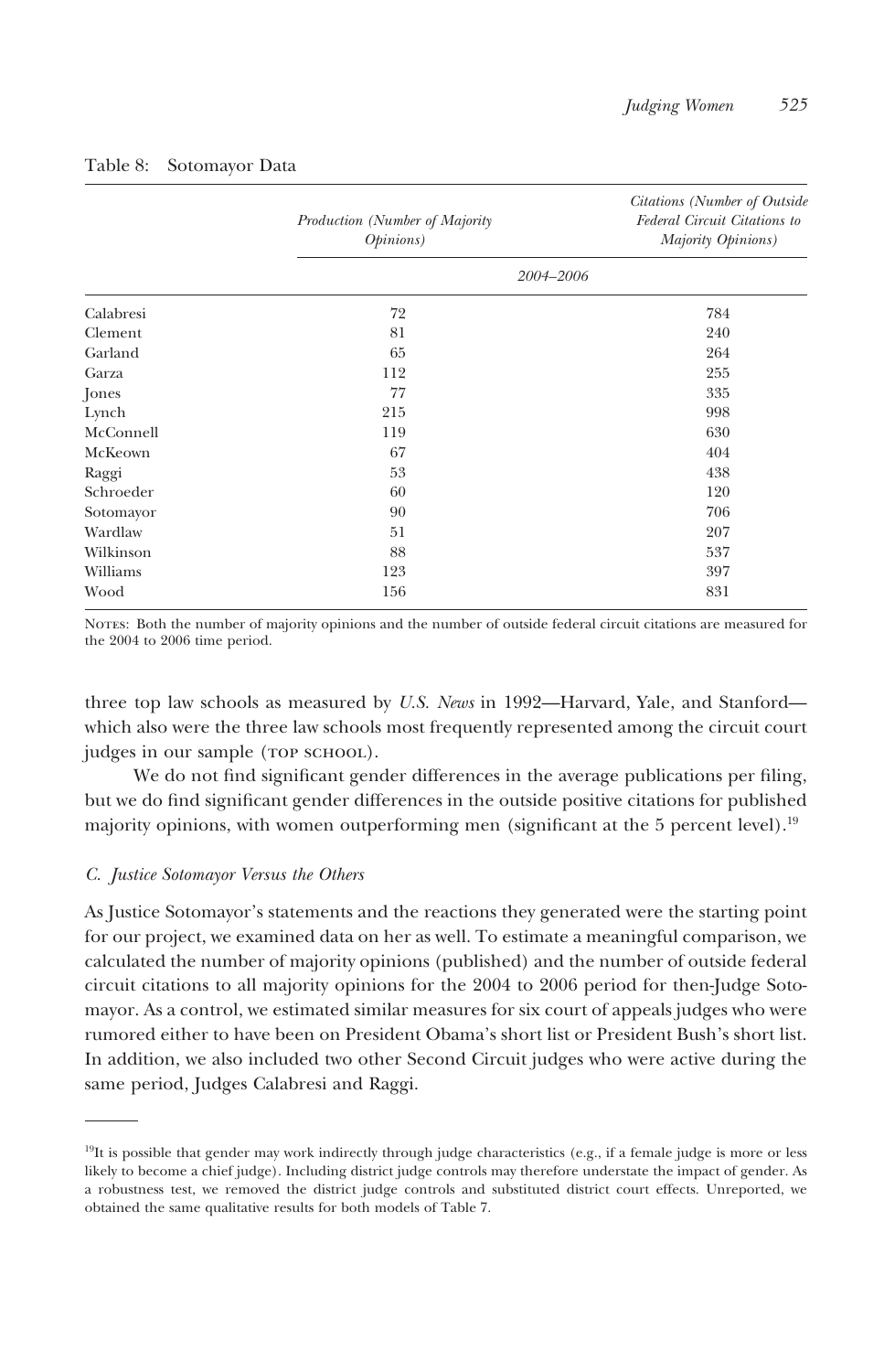The comparisons here are necessarily rough because there are not enough judges to control for factors such as circuit effects. That said, then-Judge Sotomayor's outside-circuit citation scores are among the highest of any of the judges on either president's short list (Posner 2009; cf. Anderson 2009); so are the scores of Diane Wood (who was among the leading candidates for selection to the Court to replace Justice Stevens (Bazelon & Lithwick 2010)).

# VI. Conclusion

We find little to no support for the preference story's predictions that female judges would underperform male judges (Hypotheses 1, 3, and 5). Indeed, the prediction that women will underperform men in terms of independence scores was false. Women were more independent than men (directly contradicting Hypothesis 5), supporting the screening story. We also find that the equivalent performance of women and men judges is not driven by any specific subject matter area effects (refuting Hypotheses 2 and 4). Women judges do not perform well because of outsized performance in traditionally women-focused subjects.

Perhaps our most striking finding is that the premise of the preference story is true (female judges have weaker credentials and less experience) but its conclusion is false (female judges and male judges perform about the same). What might account for this outcome? First, the measures of credential and experience might be inaccurate. We have been told by some female judges that they went to lower-rank law schools in order to accommodate their husbands but did very well at those schools. Our measures do not capture this phenomenon. It might also be the case that the rank of the law school, a few extra years of practice, and so forth make little difference for the quality of judging. Second, the measures of judicial performance might be inaccurate. As we noted before, our objective measures of performance might not capture high-quality judicial performance. If so, we have a "garbage-in, garbage-out" problem. Third, it is possible, as Justice Sotomayor suggested before backtracking, that women are naturally more gifted judges. The various psychological differences between men and women might favor women, so that even if women have less training and experience, they end up being superior judges. It might also be the case that women's experiences in a gender-biased world give female judges a distinctive perspective that enhances their judicial talents.

A couple of points regarding gaps in our analysis are in order. Although we frame the threshold question in terms of the value of gender diversity, we only arrive at that question indirectly. Judges on the state high courts always sit in teams; an estimation of the value of gender diversity should compare the performance of gender-diverse teams versus those of homogenous teams. There are also likely intergenerational differences embedded within the reported gender differences. The performance predictions for the female judges who attended law school in the late 1960s and early 1970s may be different compared with those who attended law school one decade later, in the early 1980s, and yet different again for those who were in school in the early 1990s. Our data set was not large enough to make these comparisons.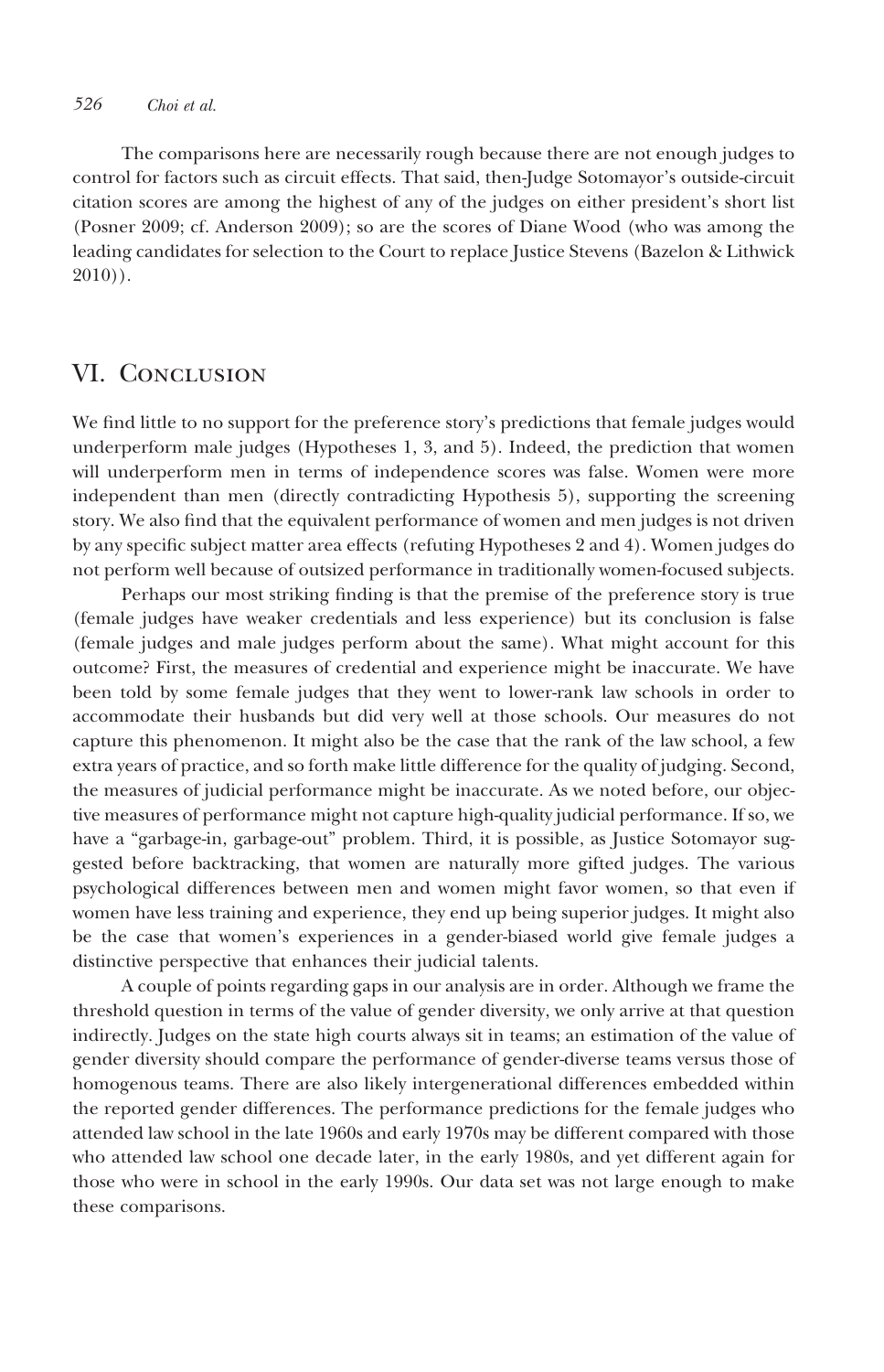## **REFERENCES**

- Allen, David, & Diane Wall (1993) "Role Orientations and Women State Supreme Court Justices," 77 *Judicature* 156.
- Anderson, Robert (2009) *Distinguishing Judges: An Empirical Ranking of Judicial Quality in the U.S. Court of Appeals*. Available at <http://ssrn.com/abstract=1433442>.
- Baker, Scott, Adam Feibelman, & William P. Marshall (2009) "The Continuing Search for a Meaningful Model of Judicial Rankings and Why it (Unfortunately) Matters," 58 *Duke Law J.* 1645.
- Banks, Taunya Lovell (1990) "Gender Bias in the Classroom," 14 *Southern Illinois Law Rev.* 527.
- Barteau, Betty (1997) "Thirty Years of the Journey of Indiana's Female Judges 1964–1994," 30 *Indiana Law Rev.* 43.
- Bazelon, Emily (2009) "The Place of Women on the Court," July 17 *New York Times Magazine*.
- Bazelon, Emily, & Dahlia Lithwick (2010) "Who Should Replace Justice Stevens?" April 10 *Slate*. Available at <http://www.slate.com/id/2250251>.
- Beiner, Theresa (1999) "What Diversity on the Bench Could Mean for Justice," 6 *Michigan J. of Gender & Law* 113.
- Boyd, Christina L., Lee Epstein, & Andrew D. Martin (forthcoming) "Untangling the Causal Effects of Sex on Judging," *American J. of Political Science*.
- Brace, Paul, & Melinda Gann Hall (2005) "Is Judicial Federalism Essential to Democracy? State Courts in the Federal System," in K. L. Hall & K. T. McGuire, eds., *The Judicial Branch*. New York: Oxford Univ. Press.
- Brace, Paul, Laura Langer, & Melinda Gann Hall (2000) "Measuring the Preferences of State Supreme Court Judges," 62 *J. of Politics* 387.
- Buchanan, Pat (2009) "Miss Affirmative Action, 2009," June 6 *HumanEvents.com*. Available at <http:// www.humanevents.com/article.php?id=32264>.
- Carbado, Devon, & Mitu Gulati (2000) "Conversations at Work," 79 *Oregon Law Rev.* 103.
- Catalyst Report (2009) *Women in Law in the United States*. Available at <http://www.catalyst.org/ publication/246/women-in-law-in-the-us>.
- Choi, Stephen J., & Mitu Gulati (2008) "Bias in Judicial Citations: A New Window into the Behavior of Judges," 37 *J. of Legal Studies* 87.
- Choi, Stephen J., Mitu Gulati, and Eric A. Posner (2009a) "Are Judges Overpaid?" 1 *J. of Legal Analysis* 47.
- —— (2009b) "Judicial Evaluation and Information Forcing: Ranking the State High Courts and Their Judges," 58 *Duke Law J.* 1313.
- —— (2010) "Judicial Ability and Output in Securities Class Actions," *Univ. of Chicago Working Paper*.
- —— (forthcoming) "Professionals or Politicians?" *J. of Law, Economics & Organization*. Available at <http://jleo.oxfordjournals.org/cgi/content/abstract/ewn023v1>.
- Corrigan, Tracy (2009) "Women Should be Wary of Financial Flattery," May 16 *Daily Telegraph*. Available at <http://www.telegraph.co.uk/finance/comment/tracycorrigan/5002408/Womenshould-be-wary-of-financial-flattery.html>.
- Croson, Rachel, & Uri Gneezy (2008) "Gender Differences in Competition: The Role of Socialization," 47 *J. of Economic Literature* 448.
- Cross, Frank, & Stefanie Lindquist (2009) "Judging the Judges," 58 *Duke Law J.* 1383.
- Curriden, Mark (1995) "Judicial Barriers Quickly Breaking Down," 81 *ABA J*. 24.
- Dau-Schmidt, Kenneth Glenn, Marc S. Galanter, Kaushik Mukhopadhaya, & Kathleen E. Hull (2007) "Gender and the Legal Profession: The Michigan Alumni Data Set 1967–2000," *Indiana Legal Studies Research Paper* 104.
- Davis, Sue (1993) "The Voice of Sandra Day O'Connor," 77 *Judicature* 134.
- Dickerson, John (2009) "More Better Judging," June 3 *Slate.com*. Available at <http://www.slate.com/ id/2219699/>.
- Dumas, Tao (2010) "Gender and State Supreme Courts: Explaining Male and Female Judges' Concurring and Dissenting Behavior," paper presented at the Western Political Science Association 2010 Annual Meeting. Available at <http://ssrn.com/abstract=1580487>.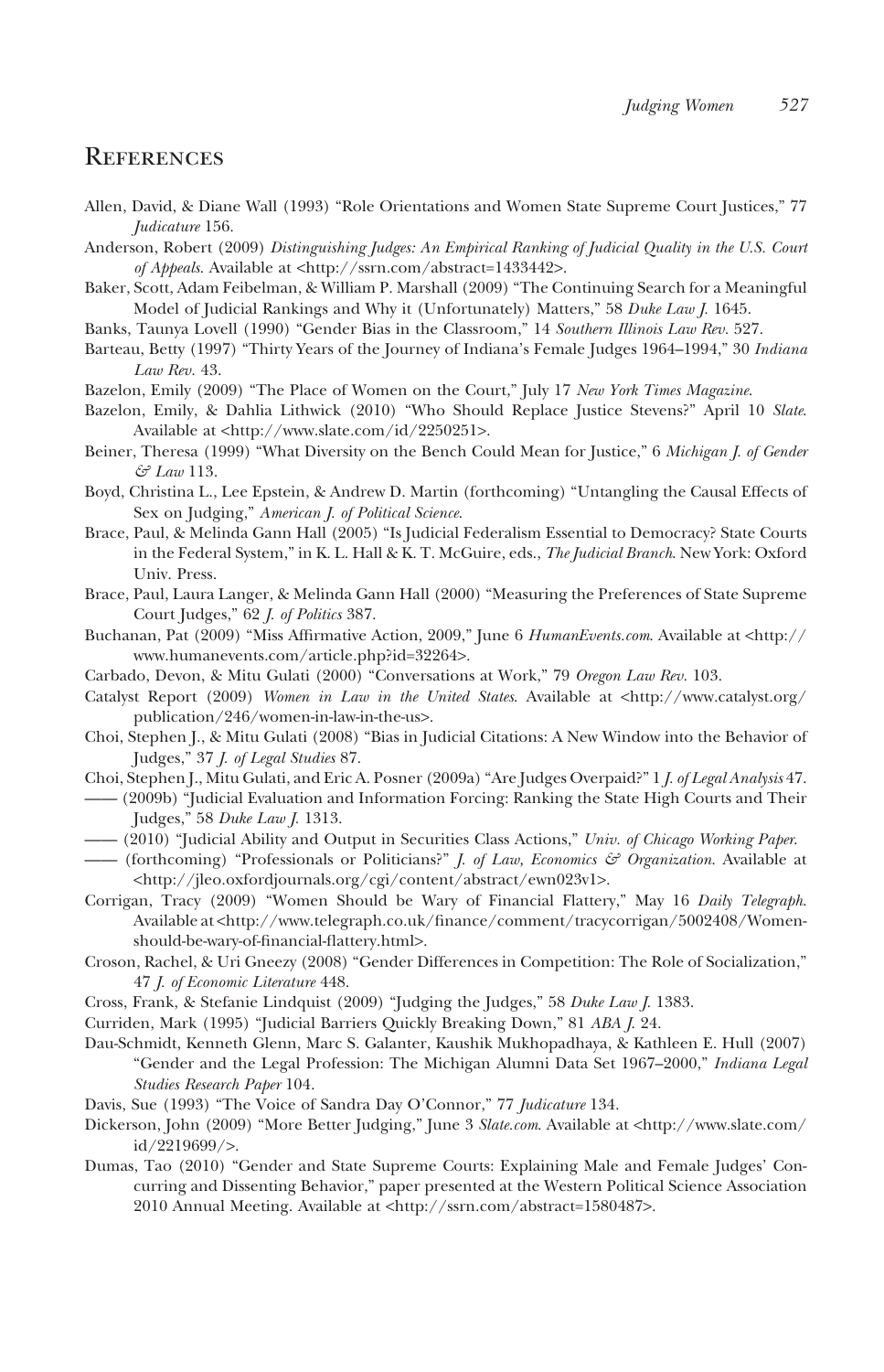Epstein, Cynthia (1993) *Women in the Law*. Urbana-Champaign, IL: Univ. of Illinois Press.

Epstein, Lee, & Jeffrey A. Segal (2000) "Measuring Issue Salience," 44 *American J. of Political Science* 66.

- Gandy, Evelyn, Deanne Mosley, & Amy Whitten (2003) "Supreme Court of Mississippi Task Force on Gender Fairness," *Mississippi Lawyer* 23.
- Garth, Bryant, & Joyce Sterling (2009) "Exploring Inequality in the Corporate Law Firm Apprenticeship: Doing the Time, Finding the Love," 22 *Georgetown J. of Legal Ethics* 1361.
- Gneezy, Uri, Muriel Niedele, & Aldo Rustichini (2003) "Performance in Competitive Environments: Gender Differences," 118 *Q. J. of Economics* 1049.
- Guinier, Lani, M. Fine, J. Balin, A. Bartow, & D. Stachel (1994) "Becoming Gentlemen: Women's Experience at One Ivy League Law School," 143 *Univ. of Pennsylvania Law Rev*. 1.
- Haddon, Phoebe (2008) "Final Report of the Pennsylvania Supreme Court Committee on Racial and Gender Bias in the Justice System. Report on Race and Gender Bias in the Justice System, 2004," SNO31 ALI-ABA 489.
- Hull, Kathleen, & Robert Nelson (2000) "Assimilation, Choice, or Constraint—Testing Theories of Gender Differences in the Careers of Lawyers," 79 *Social Forces* 229.
- Hurwitz, Mark, & Drew Noble Lanier (2008) "Diversity in State and Federal Appellate Courts: Change and Continuity Across 20 Years," 29 *Justice System J.* 47.
- Jackson, Vicki C. (1997) "What Judges Can Learn from Gender Bias Task Force Studies," 81 *Judicature* 21.
- Kearney, Richard, & Holly Sellers (1996) "Sex on the Docket: Reports of State Task Forces on Gender Bias," 56 *Public Administration Rev*. 587.
- Ku, Manwai C. (2008) *Similar or Different? Women's and Men's Aspirations in Law Schools*. Available at <http://www.stanford.edu/group/scspi/pdfs/rc28/conference\_2008/p431.pdf>.
- Landes, William M., Lawrence Lessig, & Michael E. Solimine (1998) "Judicial Influence: A Citation Analysis of Federal Courts of Appeals Judges," 27 *J. of Legal Studies* 271.
- Leong, Nancy (2009) *A Noteworthy Absence*. Available at <http://ssrn.com/abstract=1345165>.
- Levin, I. P., M. A. Snyder, & D. P. Chapman (1988) "The Interaction of Experiential and Situational Factors and Gender in a Simulated Risky Decisionmaking Task," 122 *J. of Psychology* 173.
- Lithwick, Dahlia (2009) "White Men Can't Judge?" June 11 *Slate.com*. Available at <http:// www.slate.com/id/2220225/>.
- Martin, Elaine, & Barry Pyle (2000) "Gender, Race, and Partisanship on the Michigan Supreme Court," 63 *Albany Law Rev.* 1205.
- —— (2005) "State High Courts and Divorce: The Impact of Judicial Gender," 36 *Univ. of Toledo Law Rev*. 923.
- McCall, Madhavi (2008) "Structuring Gender's Impact," 36 *American Politics Research* 264.
- McCall, Madhavi, & Michael McCall (2007) "How Far Does the Gender Gap Extend? Decision Making on State Supreme Courts in Fourth Amendment Cases. 1980–2000," 44 *Social Science J.* 67.
- Mertz, Elizabeth (2007) *The Language of Law School: Learning to "Think" Like a Lawyer*. London: Oxford Univ. Press.
- Mertz, Elizabeth, Wamucii Njogu, & Susan Gooding (1998) "What Difference Does it Make? The Challenge for Legal Education," 48 *J. of Legal Education* 1.
- NALP Foundation (2004) *After the JD: First Study of a National Study of Legal Careers*. Available at <http:// www.nalpfoundation.org/webmodules/articles/articlefiles/87-After\_JD\_2004\_web.pdf>.
- Palmer, B. (2001) " 'To Do Justly?' The Integration of Women into the American Judiciary," 34 *PS: Political Science & Politics* 235.
- Peresie, Jennifer L. (2005) "Female Judges Matter: Gender and Collegial Decision Making in the Federal Appellate Courts," 114 *Yale Law J.* 1759.
- Posner, Eric (2009) *More Data and a New Conclusion*. Available at <http://www.volokh.com/posts/ 1243482653.shtml>.
- Posner, Richard A. (2005) "Judicial Behavior and Performance: An Economic Approach," 32 *Florida State Univ. Law Rev.* 1259.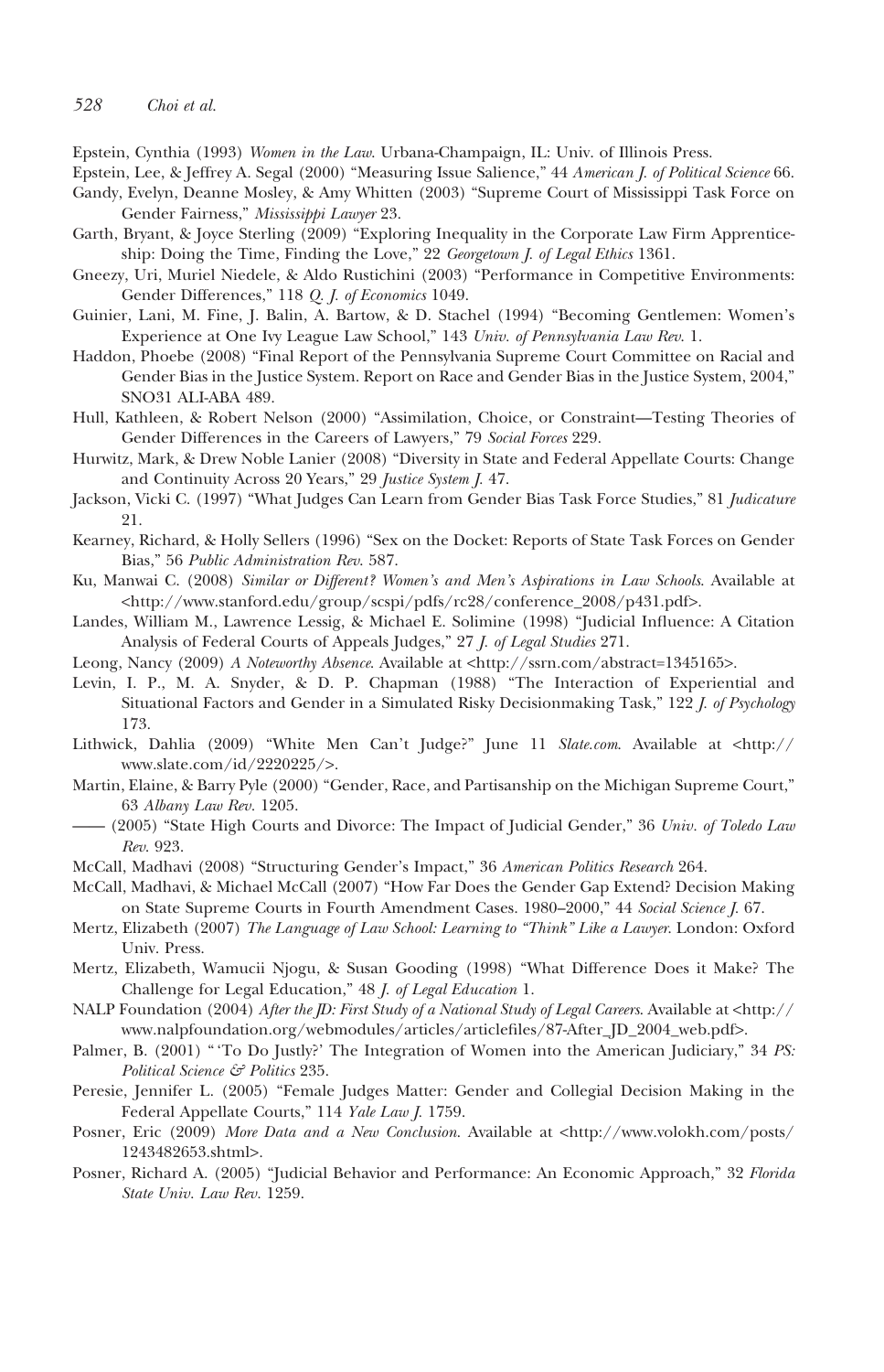—— (2008) *How Judges Think*. Cambridge, MA: Harvard Univ. Press.

- Powell, M., & D. Ansic (1997) "Gender Differences in Risk Behavior in Financial Decisionmaking: An Experimental Analysis," 18 *J. of Economic Psychology* 605.
- Resnik, Judith (1996) "Asking About Gender in Courts," 21 *Signs* 952.
- Savage, Charlie (2009) "Wider World of Choices to Fill Souter's Vacancy," May 1 *N.Y. Times* A1.
- Schafran, Lynn Hecht (2005) "Not from Central Casting: The Amazing Rise of Women in the American Judiciary," 36 *Univ. of Toledo Law Rev.* 953.
- Shapiro, Illya (2009) "Sotomayor Pick Not Based on Merit," May 27 *CNN.com*. Available at <http:// www.cnn.com/2009/POLITICS/05/27/shapiro.scotus.identity/index.html>.
- Sherry, Suzanna (1986) "Civic Virtue and the Feminine Voice in Constitutional Adjudication," 72 *Virginia Law Rev.* 543.
- Songer, Donald R., & Kelley A. Crews-Meyer (2000) "Does Judge Gender Matter? Decision Making in the State Supreme Courts," 81 *Social Science Q.* 750.
- Songer, Donald R., Sue Davis, & Susan Haire (1994) "A Reappraisal of Diversification in the Federal Courts: Gender Effects in the Courts of Appeals," 56 *J. of Politics* 425.
- Stuhlmacher, A. F., & A. E. Walters (1999) "Gender Differences in Negotiation Outcome: A Meta-Analysis," 52 *Personnel Psychology* 653.
- Vladeck, David (2005) "Keeping Score: The Utility of Empirical Measurements in Judicial Selection," 32 *Florida State Univ. Law Rev.* 1415.
- Who's Who (2007) *Biography Resource Center Online*. Available at <www.marquiswhoswho.com/>.
- Wilkins, David, & Mitu Gulati (1996) "Why Are There So Few Black Lawyers in Corporate Law Firms," 84 *California Law Rev.* 493.
- —— (1998) "Reconceiving the Tournament of Lawyers," 84 *Virginia Law Rev.* 1582.
- Wilson, Robin Fretwell (2008) "Keeping Women in Business (and Family)," *Washington & Lee Legal Studies Paper* 2008–34. Available at <http://ssrn.com/abstract=1115468>.
- Wood, Robert G., Mary E. Corcoran, & Paul N. Courant (1993) "Pay Differences Among the Highly Paid: The Male-Female Earnings Gap in Lawyers' Salaries," 11 *J. of Labor Economics* 417.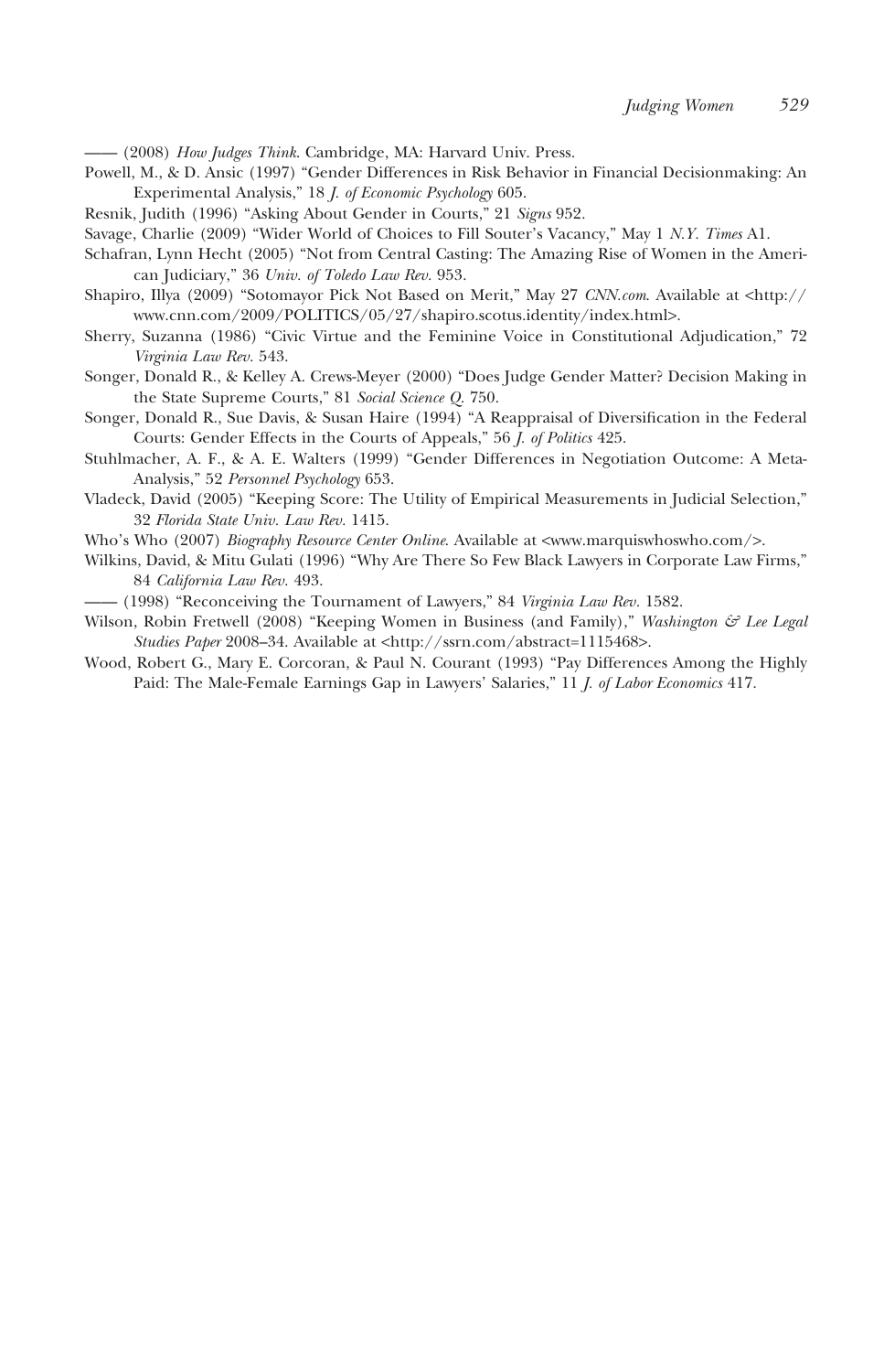|                             | APPENDIX A: STATE HIGH COURT JUDGE |
|-----------------------------|------------------------------------|
| <b>VARIABLE DEFINITIONS</b> |                                    |

| Variable                                                           | Definition                                                                                                                                                                                                                                                                                                                                                                                                             | Origin of Data                                                                              |
|--------------------------------------------------------------------|------------------------------------------------------------------------------------------------------------------------------------------------------------------------------------------------------------------------------------------------------------------------------------------------------------------------------------------------------------------------------------------------------------------------|---------------------------------------------------------------------------------------------|
| Number of majority<br>opinions per year                            | Total number of majority opinions authored by a<br>particular judge in one year (ranging from 1998 to<br>$2000$ ).                                                                                                                                                                                                                                                                                                     | Westlaw                                                                                     |
| Number of<br>outside-state<br>citations per<br>majority<br>opinion | Total number of citations to a majority opinion from (1)<br>federal courts outside the circuit that includes the state<br>in question and (2) courts in other states. Citations are<br>measured for opinions authored up until January 1,<br>2007 (as tracked in the LEXIS Shepard's database).                                                                                                                        | LEXIS Shepard's<br>database                                                                 |
| Same_Party                                                         | The total number of opposing opinions written against a<br>same-party judge divided by the total number of<br>opposing opinions written against either a judge of the<br>opposite or same party as the state high court judge in<br>question for the 1998 to 2000 time period. Opposing<br>opinions include dissents written against a majority<br>opinion and majority opinions where a dissenting<br>opinion exists. | Westlaw; NEXIS;<br>Internet (including<br>Google Searches);<br>Opensecrets.org              |
| Same_Pool                                                          | Total number of majority opinions written by the state<br>high court judges of the same political party (from the<br>perspective of the judge in question) divided by the<br>total number of majority opinions written by judges of<br>both the same and opposite parties from 1998 to 2000.                                                                                                                           | Westlaw; NEXIS;<br>Internet (including<br>Google Searches);<br>Opensecrets.org              |
| Independence                                                       | Defined as Same_Party minus Same_Pool. A more<br>negative independence score indicates an increased<br>tendency to write an opposing opinion against an<br>opposite-party judge. Conversely, a more positive<br>independence score indicates a decreased tendency to<br>write an opposing opinion against an opposite-party<br>judge.                                                                                  |                                                                                             |
| Female                                                             | Indicator variable equal to 1 if the judge in question is<br>female and 0 if the judge is male.                                                                                                                                                                                                                                                                                                                        | Website for the state<br>highest court;<br>NEXIS; Internet<br>searches; Who's<br>Who (2007) |
| Chief judge                                                        | For year-level data, indicator variable equal to 1 if the<br>judge in question is the chief judge of the court in the<br>year in question and 0 otherwise. For pooled data,<br>indicator variable equal to 1 if the judge in question is<br>the chief judge of the court for any year from 1998 to<br>2000 and 0 otherwise.                                                                                            | Website for the state<br>highest court;<br>NEXIS; Internet<br>searches; Who's<br>Who (2007) |
| Court experience                                                   | For year-level data, the difference between the year in<br>question and the year the judge first joined the high<br>court. For pooled data, the difference between 1998<br>and the year the judge first joined the high court<br>(if the judge started on the court in 1998 or later,<br>the court experience is set to $0$ ).                                                                                         | Website for the state<br>highest court;<br>NEXIS; Internet<br>searches; Who's<br>Who (2007) |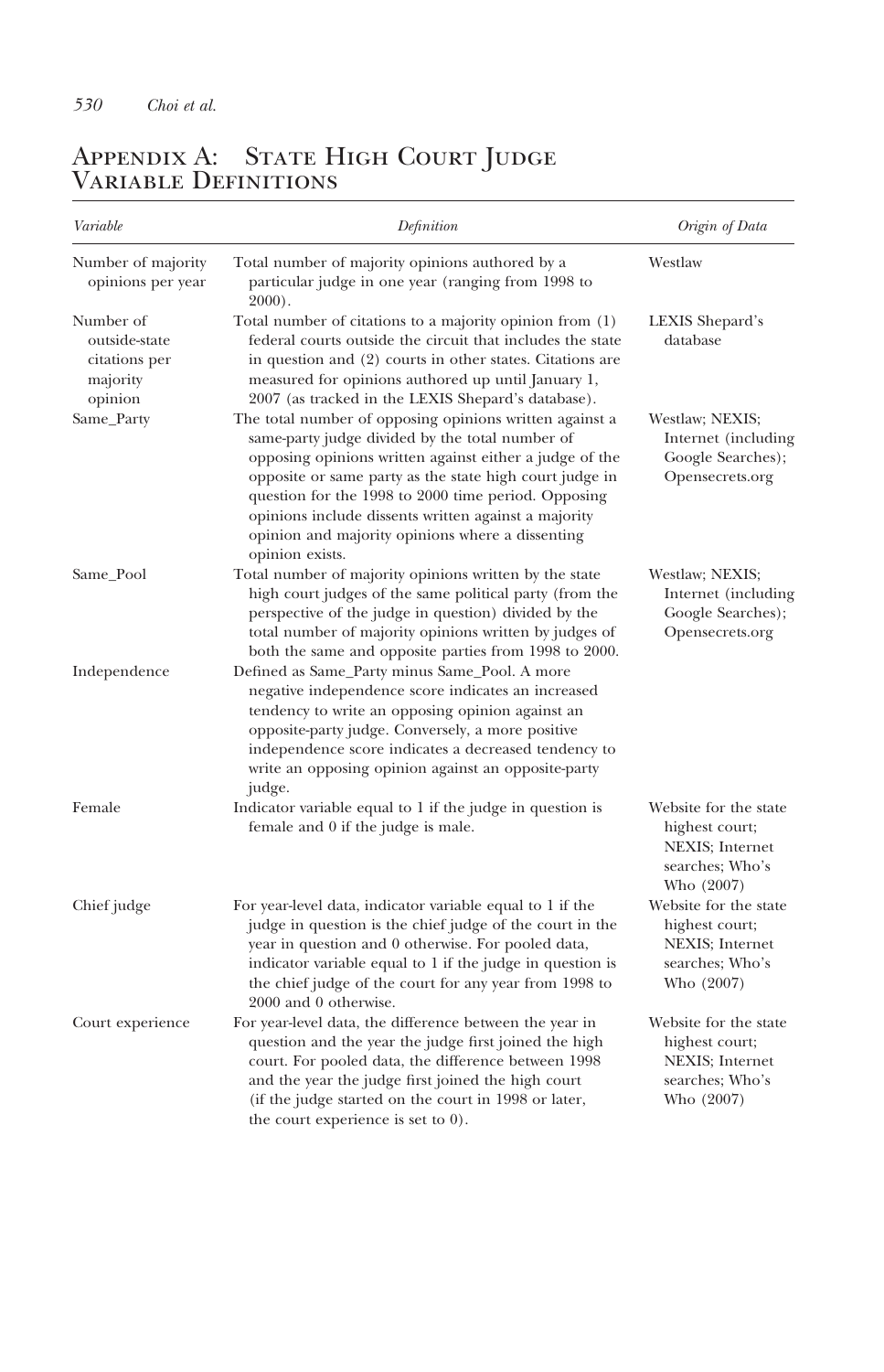| Variable                      | Definition                                                                                                                                                                                  | Origin of Data                                                                                      |
|-------------------------------|---------------------------------------------------------------------------------------------------------------------------------------------------------------------------------------------|-----------------------------------------------------------------------------------------------------|
| Post-law-school<br>experience | The difference between 1998 and the year the judge<br>graduated law school.                                                                                                                 | Website for the state<br>highest court;<br><b>NEXIS</b> : Internet<br>searches; Who's<br>Who (2007) |
| Retirement close              | Indicator variable equal to 1 if the judge in question<br>retired from the bench in 2001 or earlier and 0<br>otherwise.                                                                     | Website for the state<br>highest court;<br>NEXIS; Internet<br>searches; Who's<br>Who (2007)         |
| Age                           | For year-level data, the difference between the year in<br>question and the judge's birth year. For pooled data,<br>the difference between 1998 and the judge's birth year.                 | Website for the state<br>highest court;<br>NEXIS; Internet<br>searches; Who's<br>Who (2007)         |
| Married                       | Indicator variable equal to 1 if the judge is married as of<br>the year 2000 and 0 otherwise.                                                                                               | Who's Who (2007)                                                                                    |
| Number of children            | The number of children a judge had as of the year 2000.                                                                                                                                     | Who's Who (2007)                                                                                    |
| Divorced                      | Indicator variable equal to 1 if the judge is divorced as of<br>the year 2000 and 0 otherwise.                                                                                              | Who's Who (2007)                                                                                    |
| Private practice              | Indicator variable equal to 1 if the judge had private<br>practice experience before becoming a judge and 0<br>otherwise.                                                                   | Who's Who (2007)                                                                                    |
| PAJID score                   | PAJID score for each judge as developed by Brace et al.<br>(2000). These scores locate judges on a political<br>continuum from highly conservative (0) to highly<br>liberal $(100)$ .       | Brace et al. $(2000)$                                                                               |
| US News JD and BA<br>rankings | (JD) The U.S. News rankings of the judge's law school<br>measured as of 2002.<br>(BA) The U.S. News rankings of the judge's<br>undergraduate institution measured as of 2002. <sup>20</sup> | U.S. News and World<br>Report 2002 Edition                                                          |
| In-state law school           | Indicator variable equal to 1 if the judge is went to an<br>in-state law school and 0 otherwise.                                                                                            | Website for the state<br>highest court;<br><b>NEXIS</b> ; Internet<br>searches; Who's<br>Who (2007) |

# Appendix A *Continued*

<sup>20</sup>To compare undergraduate programs across USNWR's categories (national, liberal arts, masters, and baccalaureate colleges), we assigned weights to each category and tier. National universities were given their actual weight (i.e., if someone attended Stanford, he or she received a ranking of 4), liberal arts colleges were given their rank plus 50 points, and baccalaureate colleges and masters were given their rank plus 100 points. Third- and fourth-tier schools were given an even ranking within each category. Third-tier national schools were given a ranking of 150; fourth-tier national schools were given a ranking of 200. Third-tier liberal arts schools were ranked at 200, while the fourth tier received a ranking of 250. Third-tier masters and baccalaureate schools received a ranking of 300, and the fourth tier received a ranking of 350. Unranked schools were given a ranking of 400.